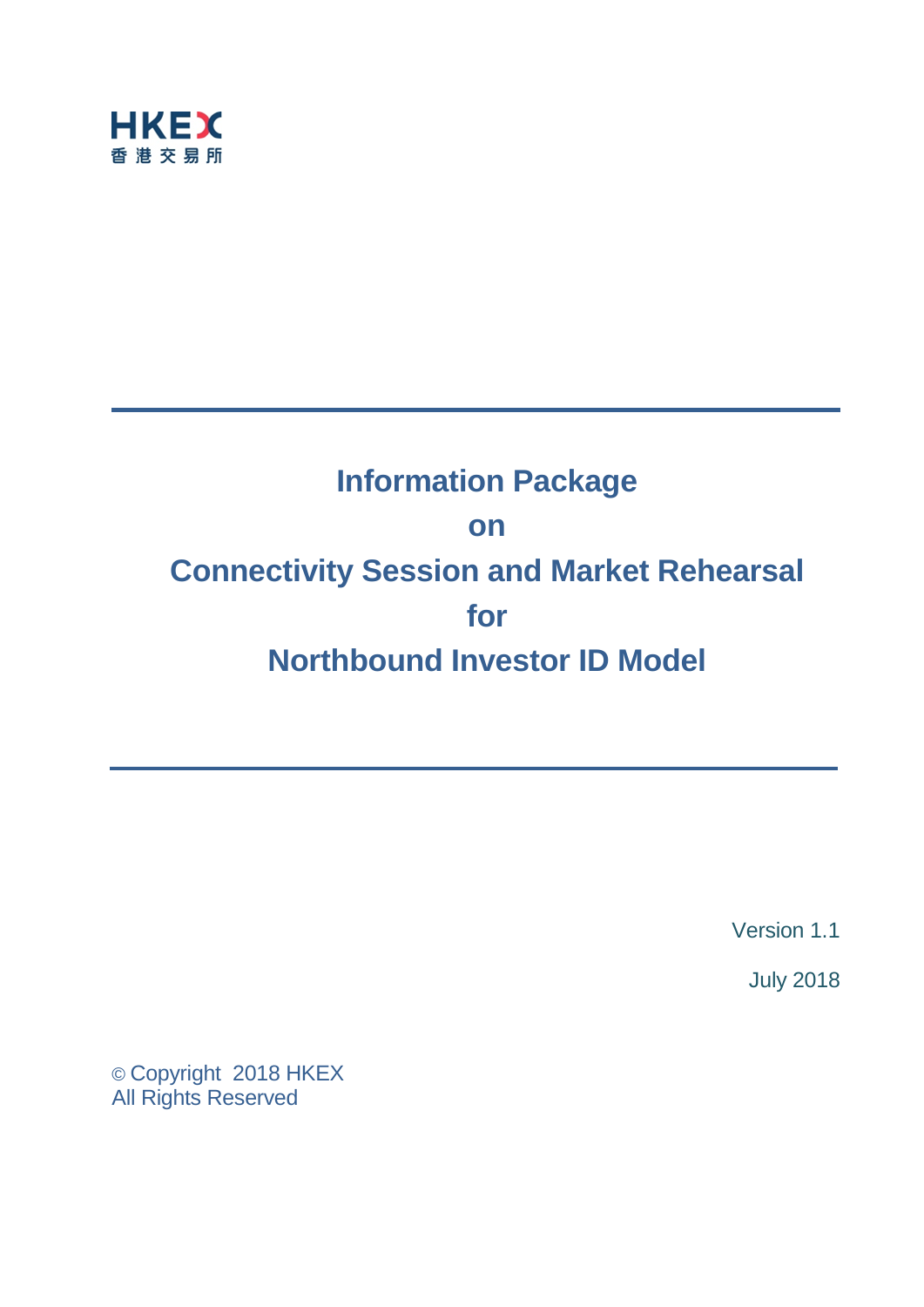

## **Version History**

| <b>Version No.</b> | <b>Issue Date</b> | <b>Particulars</b>                                                     |
|--------------------|-------------------|------------------------------------------------------------------------|
| 1.0                | 11 July, 2018     | First version released                                                 |
| 1.1                | 24 July 2018      | Trading timetable added for Post Test Verification Session<br>after MR |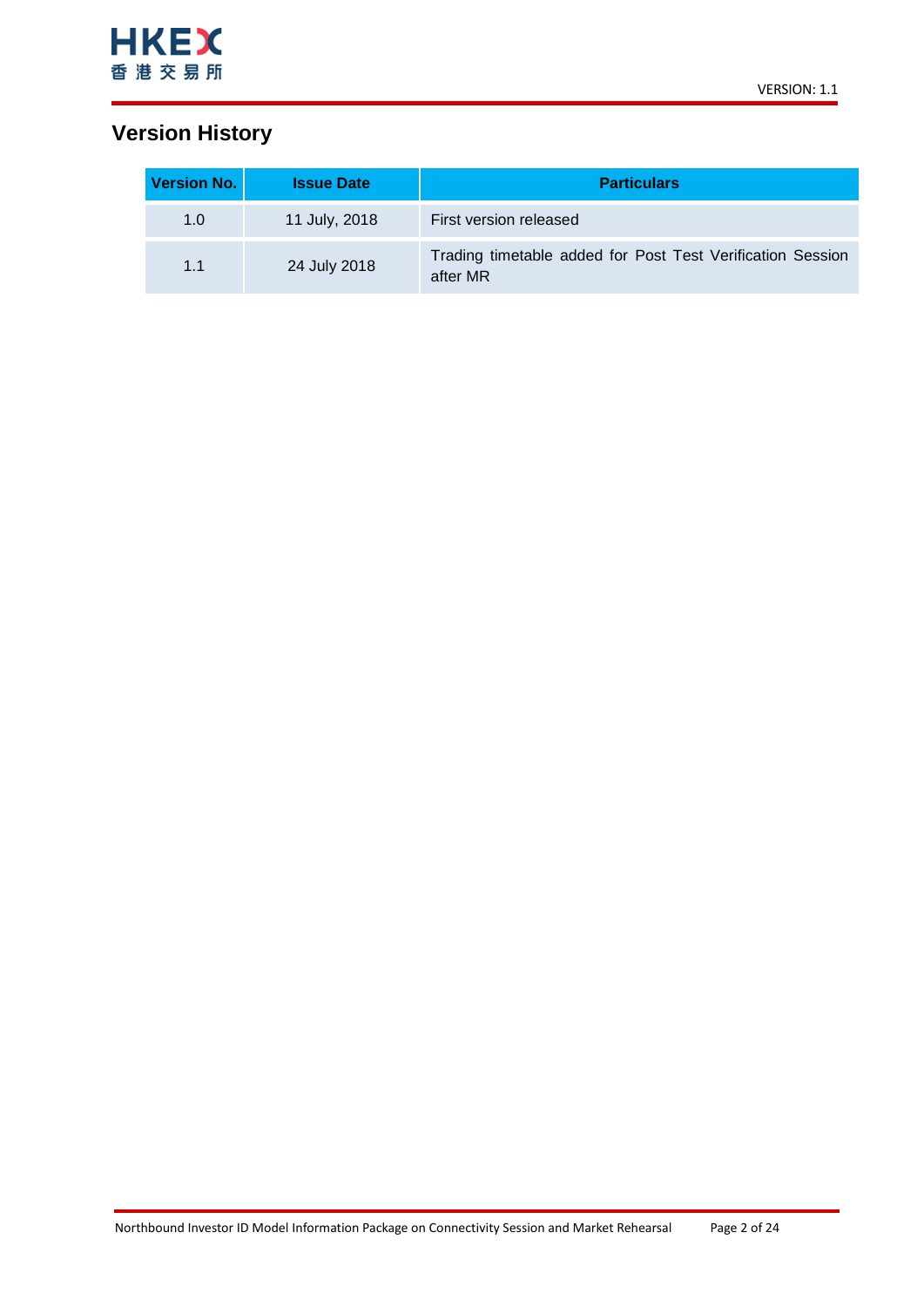

# **Table of Contents**

| 1              |                   |                                                                                      |  |
|----------------|-------------------|--------------------------------------------------------------------------------------|--|
|                | 1.1<br>1.2        |                                                                                      |  |
| 2 <sup>1</sup> |                   |                                                                                      |  |
|                | 2.1<br>2.2<br>2.3 |                                                                                      |  |
| 3              |                   |                                                                                      |  |
| 4              |                   |                                                                                      |  |
| 5              |                   |                                                                                      |  |
|                |                   | Appendix A – Notification Form for Northbound Investor ID Model Connectivity Session |  |
|                |                   | Appendix B - Activity Rundown for NB Investor ID Model CS on 21 July 2018  16        |  |
|                |                   | Appendix C - Activity Rundown for NB Investor ID Model MR on 28 July 2018 17         |  |
|                |                   | Appendix D - Feedback Form for Northbound Investor ID Model MR on 28 July 2018 21    |  |
|                |                   |                                                                                      |  |
|                |                   |                                                                                      |  |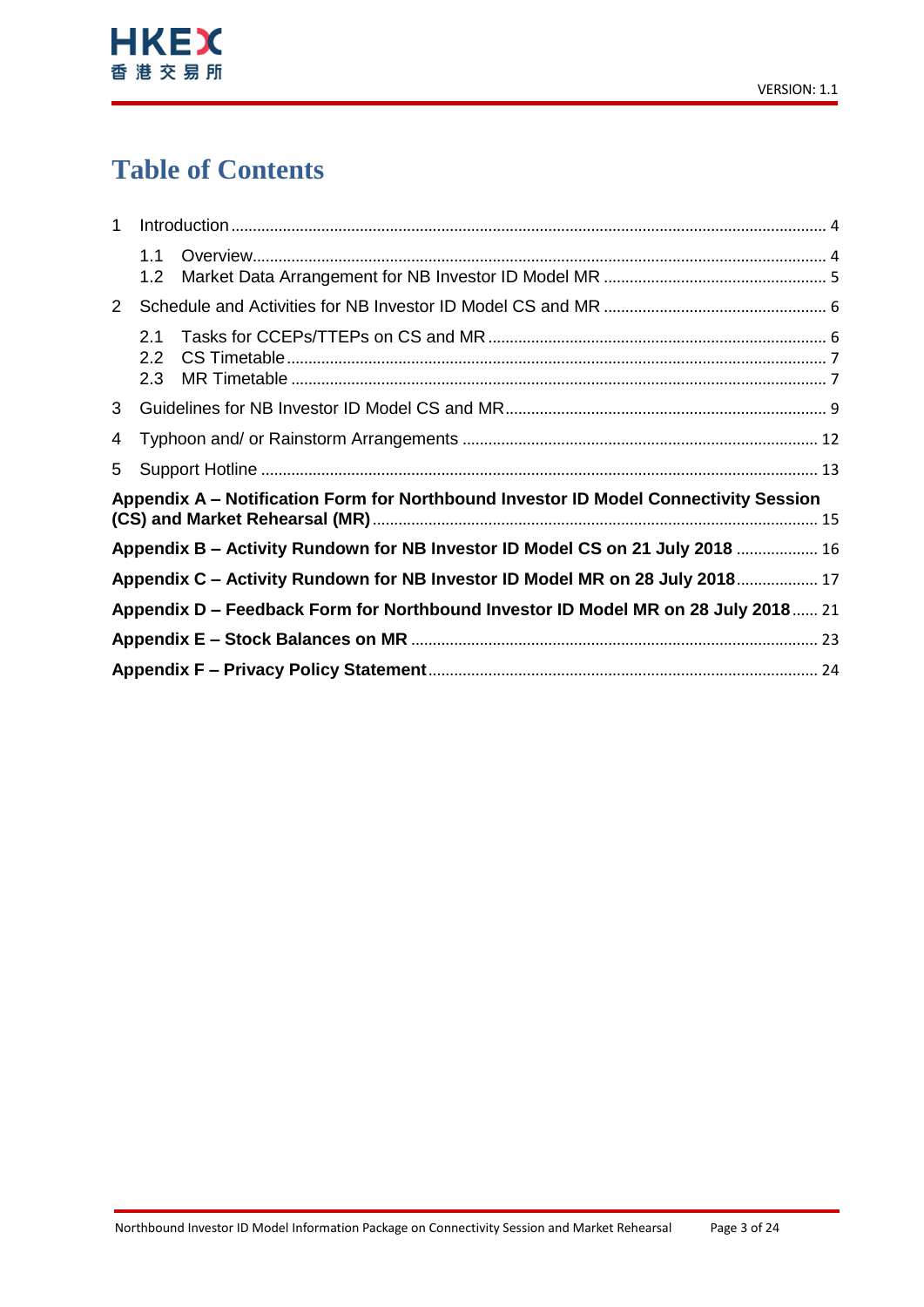

## <span id="page-3-0"></span>**1 Introduction**

### <span id="page-3-1"></span>**1.1 Overview**

Under the Northbound (NB) Investor ID model, China Connect Exchange Participants (CCEPs) and Trade-through Exchange Participants (TTEPs) are required to assign a unique number to each of their NB trading clients (i.e. a Broker-to-Client Assigned Number, or BCAN). Each BCAN should be mapped to the Client Identification Data (CID) of that particular client which includes the client's name, identity document issuing country, ID type and ID number. CCEPs and TTEPs are required to submit the BCAN-CID mappings of all their NB trading clients (i.e. "BCAN-CID Mapping File") to HKEX. If the BCAN-CID mapping of a client has not been received by HKEX at or before the prescribed cut-off time, or such mapping information has failed the relevant validation check on T-1 day, the corresponding client shall not be allowed to place NB orders on T day. "T day" and "T-1 day" refer to NB trading days under the current NB trading calendar.

CCEPs and TTEPs only need to submit BCAN-CID Mapping File when there are changes on the BCAN-CID Mapping File. However, a full list of all mappings is always required to be submitted even if only part of those have been changed.

On T day, CCEPs are required to tag the relevant BCAN to every NB order on a realtime basis, which will then be routed to Mainland exchanges.

Following the successful completion of the End-to-End Test (E2E Test), CCEPs and TTEPs are invited to participate in the following connectivity session and market rehearsal to ensure they can submit BCAN-CID Mapping File and tag BCAN to NB orders after the implementation of NB Investor ID Model.

| <b>Date</b>     | Time            | Test                         | <b>Objective</b>                                                                                                                                                                                                                                          |
|-----------------|-----------------|------------------------------|-----------------------------------------------------------------------------------------------------------------------------------------------------------------------------------------------------------------------------------------------------------|
| 21 July<br>2018 | $09:00 - 14:00$ | Connectivity<br>Session (CS) | CCEPs/TTEPs to test and ensure the setup<br>from their side for connecting to secure file<br>transfer protocol (SFTP) for BCAN-CID<br>Mapping File and Authorised TTEP Firm<br>List submission. Order tagging for BCAN<br>will not be covered in this CS. |
| 28 July<br>2018 | $09:00 - 17:00$ | Market<br>Rehearsal<br>(MR)  | Validate CCEPs/TTEPs in production<br>configuration to perform BCAN-CID<br>Mapping File and Authorised TTEP Firm<br>List submission, NB orders BCAN tagging<br>and normal business transactions.                                                          |

CS is optional for participation. **MR is mandatory for participation.** CCEPs/TTEPs must satisfactorily complete the MR to ensure they can submit BCAN-CID Mapping File, Authorised TTEP Firm List and tag BCAN to NB orders. CCEPs and TTEPs must pass the E2E test and MR to demonstrate their readiness to comply with the new arrangements in relation to the NB Investor ID model under the Rules of the Exchange. Failing which they will not be able to properly conduct NB trading activities in compliance with the Rules of the Exchange upon implementation of the NB Investor ID model. Those CCEPs and TTEPs who cannot pass the E2E test and MR before the implementation of the NB Investor ID model should make adequate disclosure with their clients and make all necessary arrangements with their clients as early as possible in order to ensure that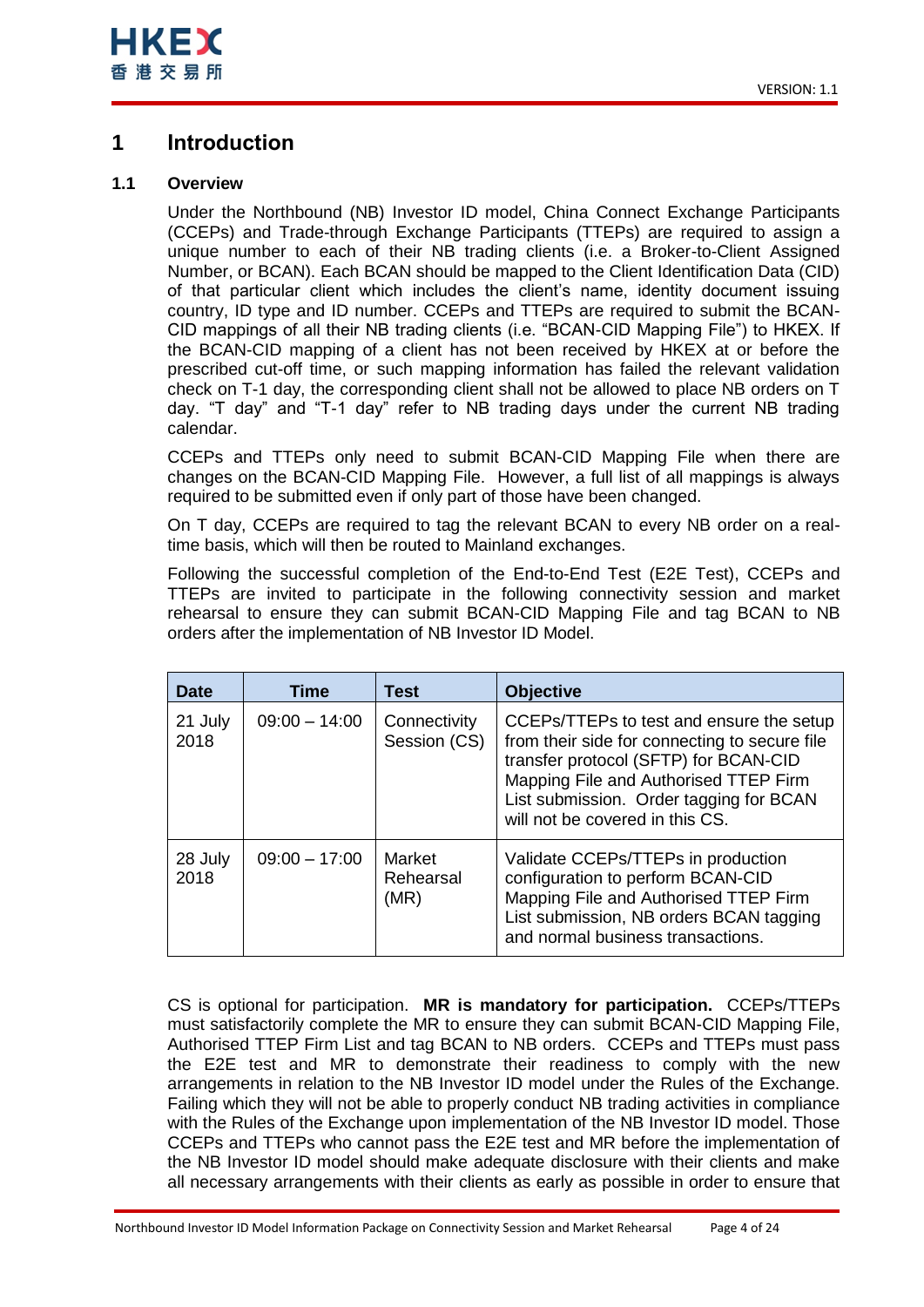

they act honestly, fairly, and in the best interests of their clients and the integrity of the market.

Data used for BCAN-CID Mapping File and Authorised TTEP Firm List submission are for testing purposes only. All data will be removed after the testing.

Subject to successful completion of the MR, CCEPs/TTEPs readiness and necessary regulatory approvals, HKEX will launch NB Investor ID Model in due course.

### <span id="page-4-0"></span>**1.2 Market Data Arrangement for NB Investor ID Model MR**

CCEPs who have subscribed to any datafeed product on HKEX Orion Market Data Platform-China Connect (Securities) (OMD-CC) can have access to their subscribed OMD-CC feed during MR.

Some Information Vendors (IVs) and Application Service Providers (ASPs) may be able to redistribute OMD-CC data to their CCEP customers conducting MR in the same environment. CCEPs should check with their IVs and/or ASPs immediately for the required logistics or other necessary arrangement for if they plan to receive market data from them during the MR.

Real-time price data of NB test securities will also be available from the Market Data Portal after market open till market close during MR. URL of the portal is: <http://203.78.5.160/MDP>.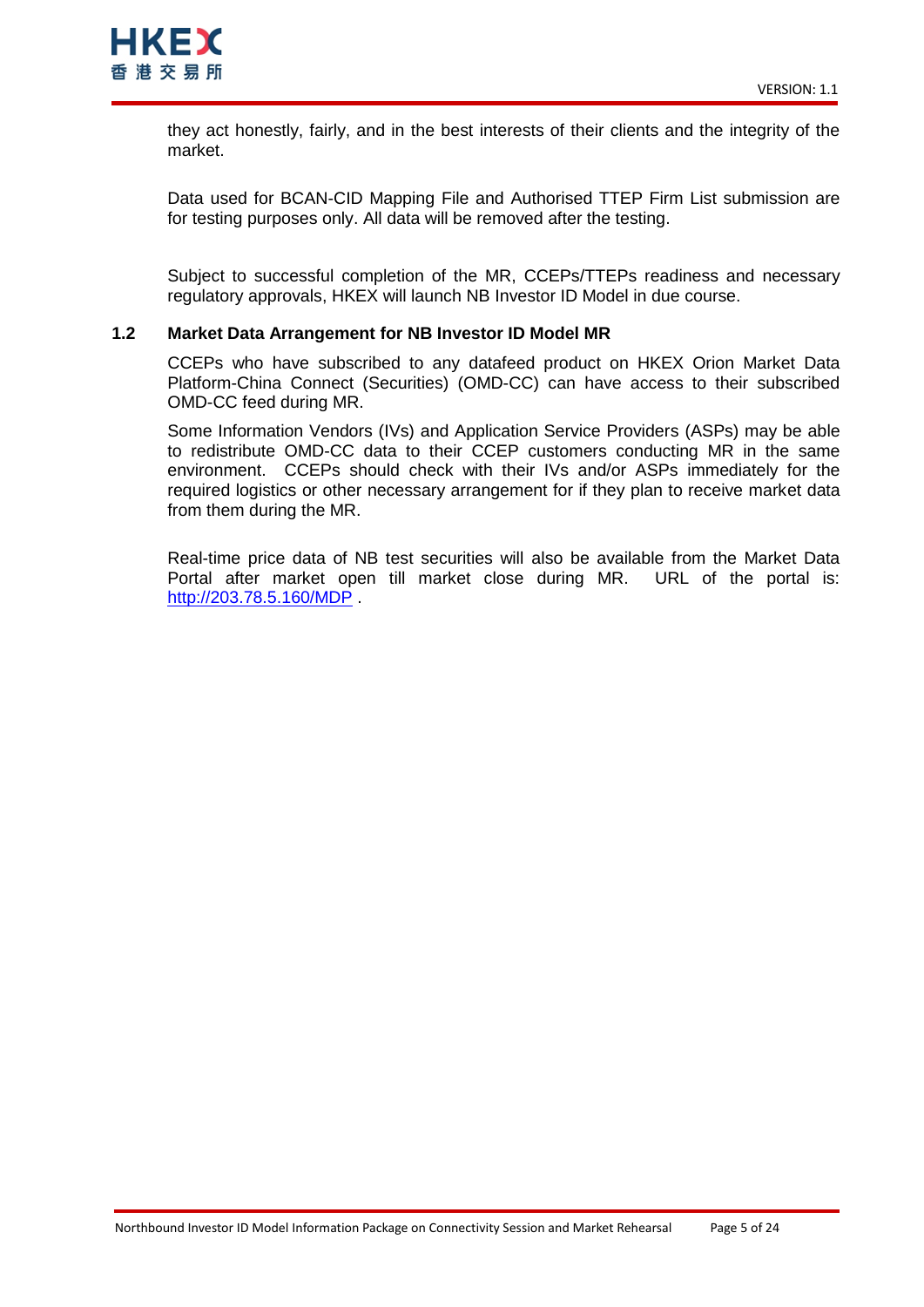

## <span id="page-5-0"></span>**2 Schedule and Activities for NB Investor ID Model CS and MR**

## <span id="page-5-1"></span>**2.1 Tasks for CCEPs/TTEPs on CS and MR**

CCEPs/TTEPs are required to complete the following tasks for the CS and MR:

| <b>Task</b> |                                                                                                                                                                                                  | <b>CCEPs/TTEPs</b>                                     | Deadline /                                                      | <b>Reference</b>                                    |
|-------------|--------------------------------------------------------------------------------------------------------------------------------------------------------------------------------------------------|--------------------------------------------------------|-----------------------------------------------------------------|-----------------------------------------------------|
|             |                                                                                                                                                                                                  | <b>Concerned</b>                                       | <b>Execution Date</b>                                           | <b>Documents</b>                                    |
| $1_{-}$     | <b>Submit SFTP Service</b>                                                                                                                                                                       | <b>SFTP Service Registration</b><br><b>CCEPs/TTEPs</b> | On or before 13                                                 |                                                     |
|             | Registration Form,<br>public key files and<br>fingerprint files in zip<br>format to HKEX                                                                                                         |                                                        | July 2018 (Friday)                                              | <b>SFTP Service</b><br><b>Registration</b><br>Form  |
|             |                                                                                                                                                                                                  | (CS) and Market Rehearsal (MR)                         | Notification Form for SFTP Connectivity Session                 |                                                     |
| 1.          | Submit notification form<br>for<br>(i).<br>designation of<br>contact person for<br>the CS and MR<br>(optional)<br>(ii).<br>participation of Post<br><b>Test Verification</b><br>Session after MR | <b>CCEPs/TTEPs</b>                                     | On or before 16<br><b>July 2018</b><br>(Monday)                 | Appendix A-<br><b>Notification Form</b>             |
|             |                                                                                                                                                                                                  |                                                        | <b>SFTP Connectivity Session (CS) (optional [1])</b>            |                                                     |
|             | 1. Submit<br><b>BCAN-CID</b><br>Mapping<br>File<br>and/or<br>Authorised TTEP Firm<br>List                                                                                                        | <b>CCEPs/TTEPs</b>                                     | 21 July 2018<br>(Saturday)<br>$9:00am - 11:00am$                | Appendix $B -$<br><b>Activity</b><br><b>Rundown</b> |
| 2.          | Verify BCAN-CID<br><b>Validation Result File</b><br>and BCAN Full Image<br>File                                                                                                                  | Relevant<br><b>CCEPs/TTEPs</b>                         | 21 July 2018<br>(Saturday)<br>$1:30$ pm $- 2:00$ pm             | Appendix $B -$<br><b>Activity</b><br>Rundown        |
|             |                                                                                                                                                                                                  |                                                        | <b>Market Rehearsal (MR) (mandatory)</b>                        |                                                     |
| $1_{-}$     | <b>Submit BCAN-CID</b><br>Mapping File and/or<br><b>Authorised TTEP Firm</b><br>List                                                                                                             | <b>CCEPs/TTEPs</b>                                     | 28 July 2018<br>(Saturday)<br>$9:00$ am $-10:30$ am             | Appendix C -<br><b>Activity</b><br><b>Rundown</b>   |
| 2.          | Verify BCAN-CID<br><b>Validation Result File</b><br>and BCAN Full Image<br>File                                                                                                                  | <b>CCEPs/TTEPs</b>                                     | 28 July 2018<br>(Saturday)<br>$1:00$ pm $- 2:00$ pm             | Appendix $C -$<br><b>Activity</b><br><b>Rundown</b> |
| 3.          | Conduct tagging of<br><b>BCAN</b> for NB trading<br>orders                                                                                                                                       | <b>CCEPs</b>                                           | 28 July 2018<br>(Saturday)<br>$4:00 \text{pm} - 5:00 \text{pm}$ | Appendix C -<br><b>Activity</b><br>Rundown          |
|             | 4. Conduct Post Test<br><b>Verification Session</b><br>after MR(optional) <sup>[2]</sup>                                                                                                         | <b>CCEPs</b>                                           | 28 July 2018<br>(Saturday)<br>8:00pm to 9:00pm                  | N/A                                                 |
| 5.          | Return feedback form<br>for MR                                                                                                                                                                   | All<br><b>CCEPs/TTEPs</b>                              | On or before 30<br><b>July 2018</b><br>(Monday)                 | Appendix D-<br>Feedback Form                        |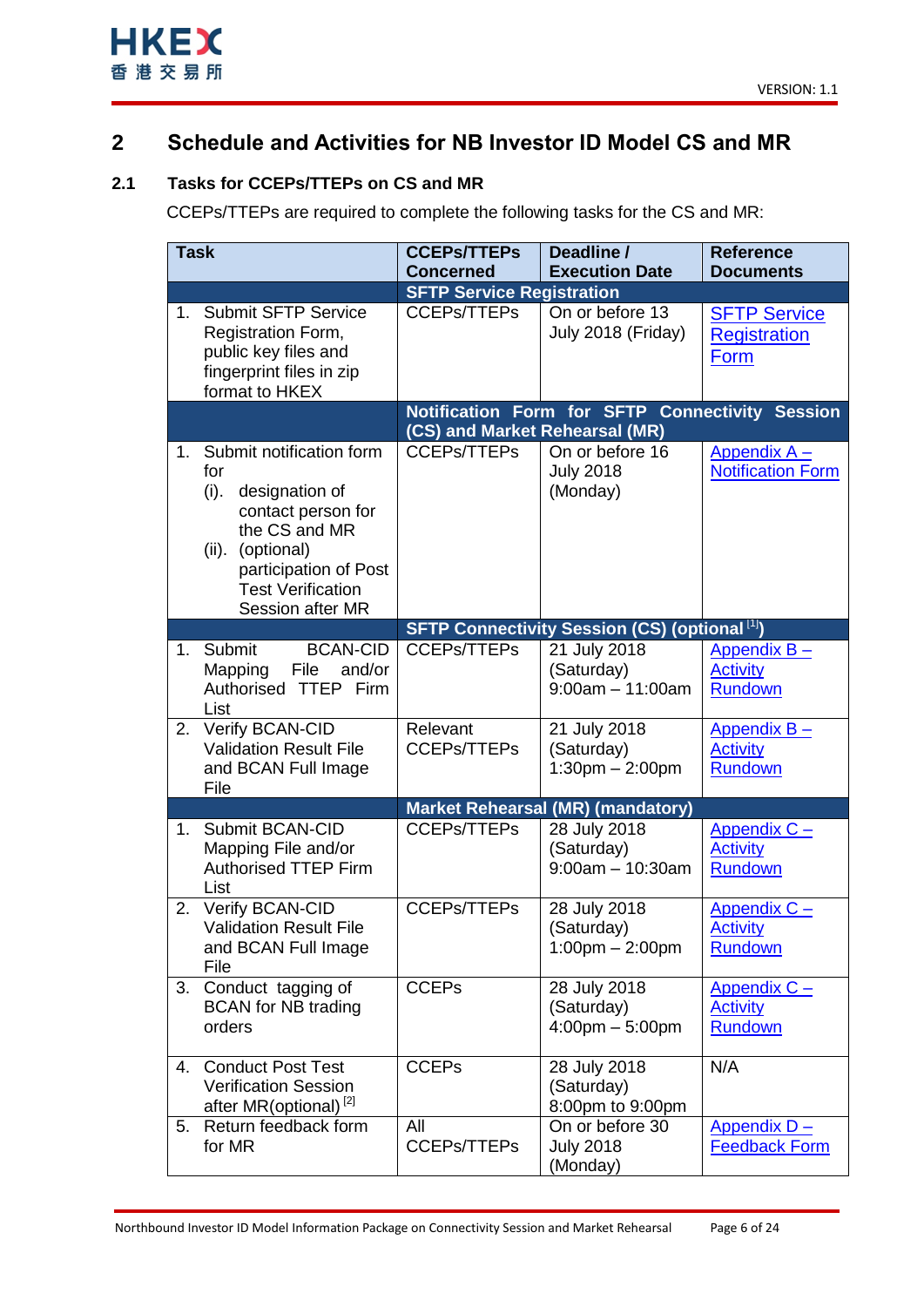

Note:

- 1. The "SFTP Connectivity Session" is offered for CCEPs/TTEPs to validate that their internal systems have properly setup and connected to SFTP for submission of BCAN files and order tagging for BCAN will not be covered in this connectivity session. Participation is optional and prior registration would NOT be required.
- 2. The "Post Test Verification Session after MR" is offered for CCEPs to validate their BSS have already reinstated for trading with CSC/CCCG properly on the following trading day. Participation is optional and prior registration would be required.

CCEPs/TTEPs must return the feedback form for the MR to HKEX on or before the following Monday after the MR.

## <span id="page-6-0"></span>**2.2 CS Timetable**

CCEPs/TTEPs are encouraged to take this opportunity to verify the readiness of their systems connectivity to SFTP to ensure that they could participate in subsequent MR smoothly. All BCANs that are successfully registered during CS will be carried forward to the MR on 28 July 2018.

| Time                             | <b>Session</b>                                                                                  | <b>CCEPS/</b><br><b>TTEPs</b><br>participation |
|----------------------------------|-------------------------------------------------------------------------------------------------|------------------------------------------------|
| $9:00am -$                       | Submission of BCAN-CID Mapping File and<br>$\bullet$<br><b>Authorised TTEP Firm List</b>        | <b>CCEPs</b><br>and                            |
| 11:00am                          | Retrieval of BCAN-CID Response File and<br>$\bullet$<br>Authorised TTEP Firm List Response File | <b>TTEPs</b>                                   |
| $1:30pm -$<br>2:00 <sub>pm</sub> | Retrieval of BCAN-CID Validation Result File and<br>$\bullet$<br><b>BCAN Full Image File</b>    | <b>CCEPs</b><br>and<br>TTEPs                   |

### CS Date: 21 July 2018

### <span id="page-6-1"></span>**2.3 MR Timetable**

MR aims to provide an opportunity to CCEPs/TTEPs to simulate their BCAN-CID Mapping File and Authorised TTEP Firm List submission via SFTP and tagging of BCAN for NB trading orders in trading environment. 9:00am - 2:00pm will simulate "T-1" day for BCAN-CID Mapping File and Authorised TTEP Firm List submission and retrieval of BCAN-CID Validation Result File and BCAN Full Image File. 4:00pm – 5:00pm will simulate "T" day for BCAN tagging. Details as below:

| MR Date: 28 July 2018 |  |  |  |
|-----------------------|--|--|--|
|-----------------------|--|--|--|

| Time       | <b>Session</b>                          | <b>CCEPS/</b><br><b>TTEPs</b><br>participation |
|------------|-----------------------------------------|------------------------------------------------|
| $9:00am -$ | Submission of BCAN-CID Mapping File and | <b>CCEPs</b><br>and                            |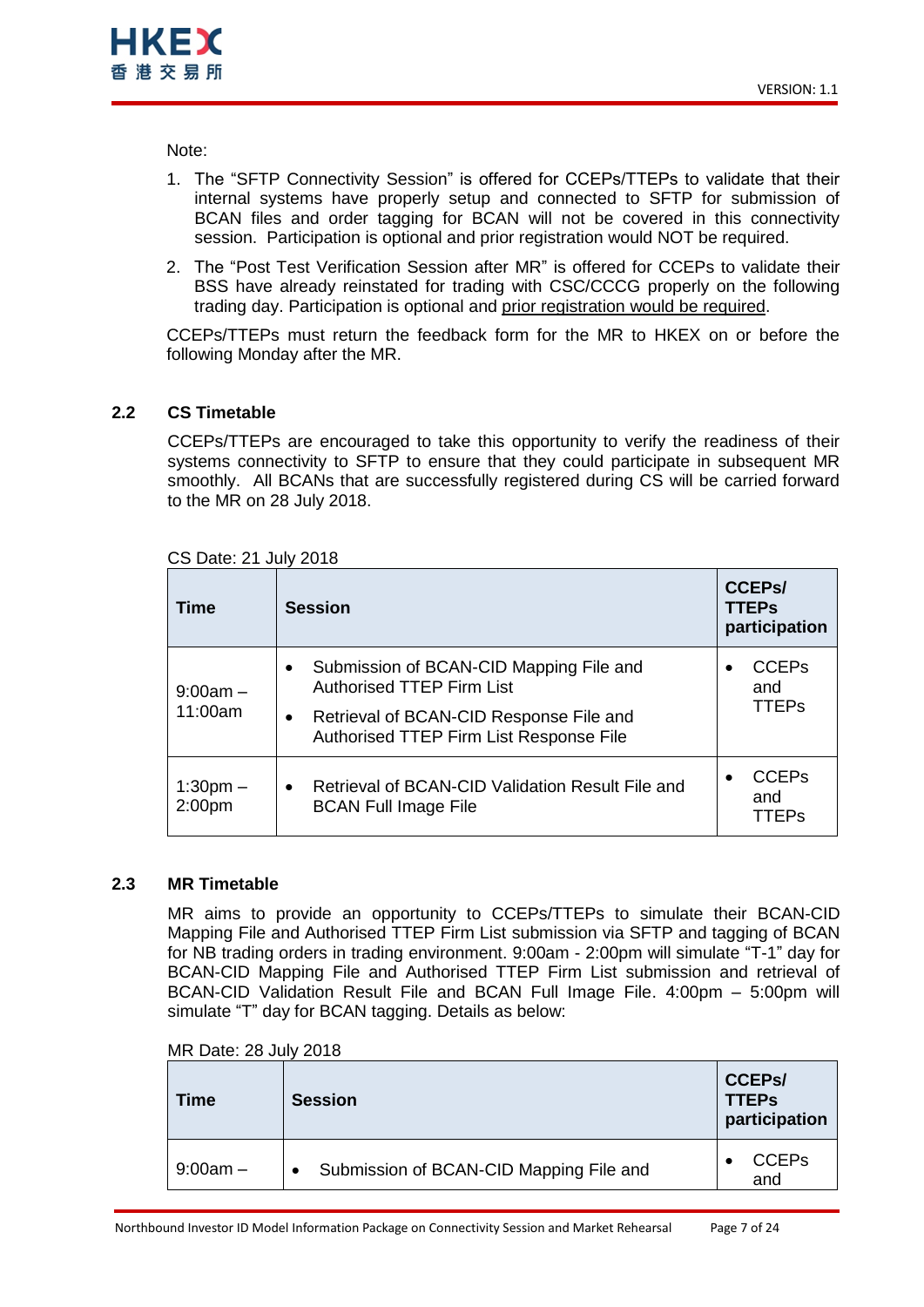

| 10:30am                      | <b>Authorised TTEP Firm List</b>                                                                                                                                                                                                      | <b>TTEPs</b>                                     |
|------------------------------|---------------------------------------------------------------------------------------------------------------------------------------------------------------------------------------------------------------------------------------|--------------------------------------------------|
|                              | Retrieval of BCAN-CID Response File and<br>$\bullet$<br>Authorised TTEP Firm List Response File                                                                                                                                       |                                                  |
| $1:00$ pm $-$<br>2:00pm      | Retrieval of BCAN-CID Validation Result File and<br>$\bullet$<br><b>BCAN Full Image File</b>                                                                                                                                          | <b>CCEPs</b><br>$\bullet$<br>and<br><b>TTEPs</b> |
| $4:00 \text{pm} -$<br>4:15pm | Opening Call Auction (tagging BCAN to every<br>$\bullet$<br>Northbound orders)                                                                                                                                                        | <b>CCEPs</b><br>$\bullet$                        |
| $4:15$ pm $-$<br>4:20pm      | 5 minutes break before start of Morning<br>$\bullet$<br><b>Continuous Auction Session</b>                                                                                                                                             | Nil<br>$\bullet$                                 |
| $4:20$ pm $-$<br>4:30pm      | Morning Continuous Auction Session (tagging<br>$\bullet$<br><b>BCAN</b> to every Northbound orders)                                                                                                                                   | <b>CCEPs</b><br>$\bullet$                        |
| $4:30pm -$<br>4:35pm         | Mid-day Close<br>$\bullet$                                                                                                                                                                                                            | <b>CCEPs</b><br>$\bullet$                        |
| $4:35$ pm $-$<br>4:57pm      | Afternoon Continuous Auction Session (tagging<br>$\bullet$<br>BCAN to every Northbound orders)                                                                                                                                        | <b>CCEPs</b><br>$\bullet$                        |
| $4:57$ pm $-$<br>5:00pm      | Afternoon Continuous Auction Session for<br>$\bullet$<br>Shanghai Market (tagging BCAN to every<br>Northbound orders)<br><b>Closing Auction Session for Shenzhen Market</b><br>$\bullet$<br>(tagging BCAN to every Northbound orders) | <b>CCEPs</b><br>$\bullet$                        |
| 5:02pm                       | Day Close<br>$\bullet$                                                                                                                                                                                                                | <b>CCEPs</b>                                     |
| $5:30$ pm $-$<br>6:00pm      | Download trade file via Electronic Communication<br>$\bullet$<br>Platform (ECP)                                                                                                                                                       | <b>CCEPs</b>                                     |
| $8:00$ pm $-$<br>9:00pm      | Post Test Verification Session after MR (optional<br>$\bullet$<br>and applicable for CCEP's participation with prior<br>registrations)                                                                                                | <b>CCEPs</b><br>$\bullet$                        |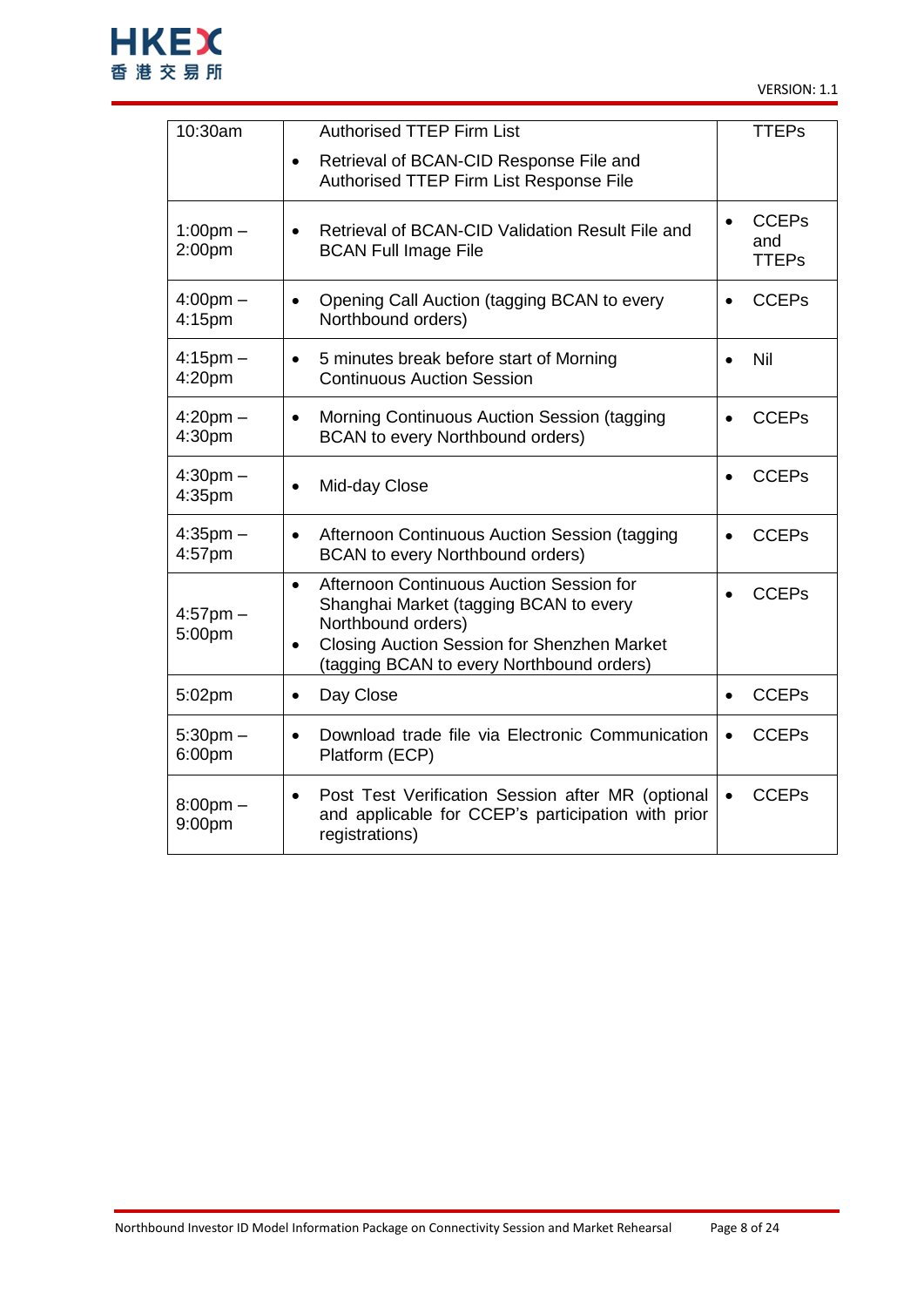

## <span id="page-8-0"></span>**3 Guidelines for NB Investor ID Model CS and MR**

CCEPs/TTEPs are requested to make note of the following important points when they take part in the CS and MR:

## **Before CS and MR:**

- CCEPs/TTEPs should have successfully completed the E2E Test prior to their participation in the CS and MR.
- CCEPs/TTEPs are required to return the completed **[SFTP Service Registration](http://www.hkex.com.hk/-/media/HKEX-Market/Mutual-Market/Stock-Connect/Reference-Materials/Northbound-Investor-ID-Model/SFTP_Service_Registration_Form.pdf?la=en)  [Form](http://www.hkex.com.hk/-/media/HKEX-Market/Mutual-Market/Stock-Connect/Reference-Materials/Northbound-Investor-ID-Model/SFTP_Service_Registration_Form.pdf?la=en) to HKEX via ECP on or before 13 July 2018** for setting up a maximum of two SFTP user accounts.
	- $\triangleright$  To apply for SFTP user accounts, kindly submit a file using the file name BNnnnnn.zip and contain the below items:
		- (i). The completed "SFTP Service Registration Form"
		- (ii). Two Public Key Files namely "BNnnnnn001.pub" and "BNnnnnn002.pub" for respective SFTP user accounts; and
		- (iii). Two Public Key Fingerprint Files namely "BNnnnnn001.fpt" and "BNnnnnn002.fpt" for respective SFTP user accounts

Please do not attach Private Keys in BNnnnnn.zip to HKEX for registration. CCEPs/TTEPs shall keep Private Keys confidential to prevent unauthorized usage.

"nnnnn" is the Participant ID of the CCEP/TTEP.

- $\triangleright$  The BNnnnnn.zip should be sent to HKEX for registration via ECP on or before 13 July 2018
- CCEPs and TTEPs are required to complete **Appendix A – Notification Form and return it to HKEX on or before 16 July 2018** to provide the designated contact person for CS and MR and confirm whether they will join Post Test Verification Sessions after MR.
- For participation of CS and MR, no prior registration is required.
	- CCEPs must ensure that the correct configuration of BSS software (if needed) supporting BCAN is activated before connecting to CSC/CCCG for MR. In this case, after conducting MR, CCEPs must also ensure that appropriate BSS software (without BCAN) is reinstated in order to ensure no interruption to their trading activities on the following trading day.
- CCEPs are reminded to back up their BSS production database before the MR so that the database can be restored after the test to safeguard data integrity for the following trading day.

## **Access to CS, MR and Post Test Verification Session:**

## **SFTP Facility**

 CCEPs/TTEPs are required to logon to SFTP via the registered Public Keys for submission of BCAN-CID Mapping File and Authorised TTEP Firm List.

### **CCCG**

 CCEPs are required to logon all CCCG (including Trading and Drop Copy sessions) by using the assigned Comp ID(s) and password "Ab123456" or production password as specified below or in respective activity rundown: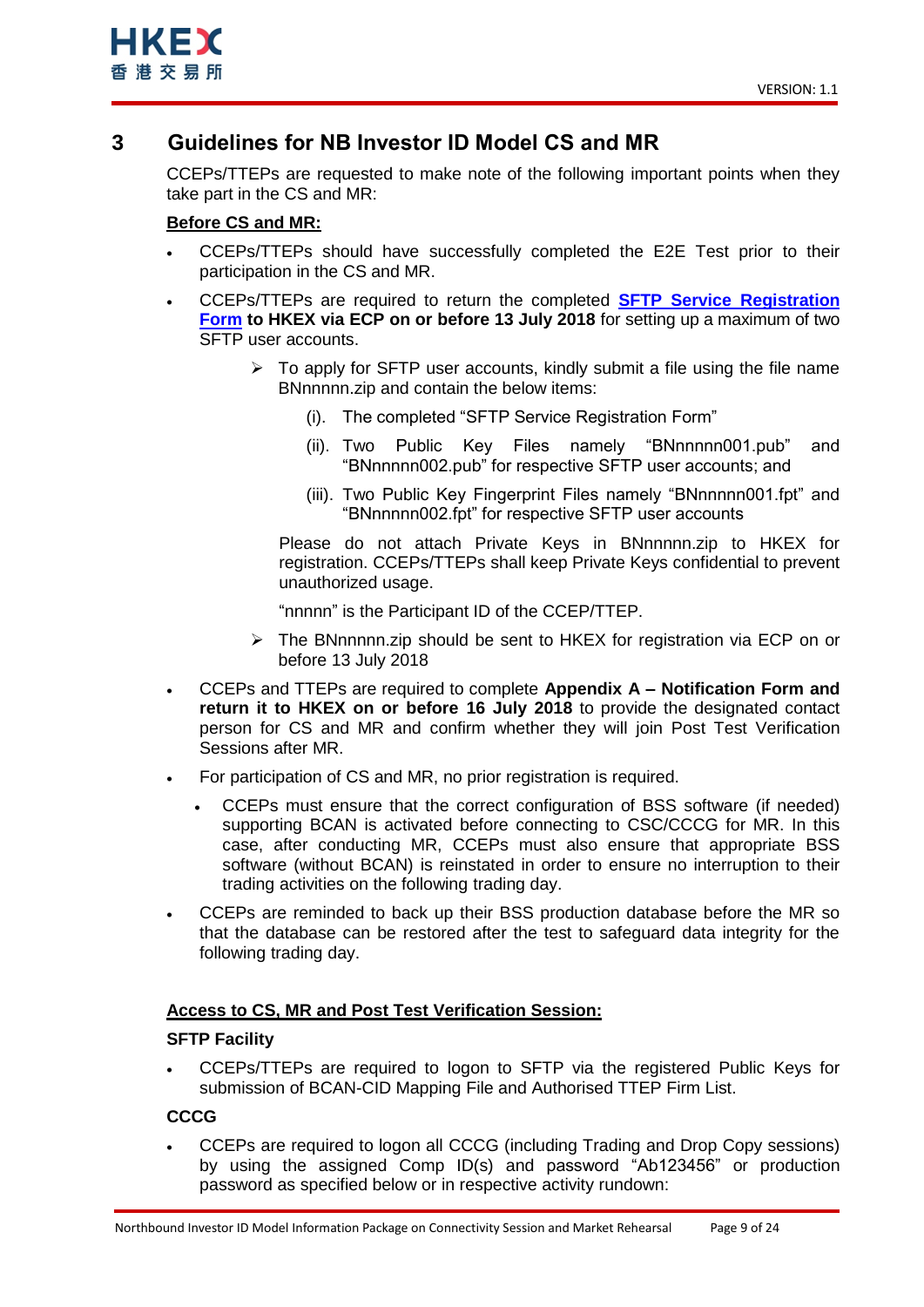| <b>Test Sessions</b>                    | <b>Password</b>     |
|-----------------------------------------|---------------------|
| Market Rehearsal (MR)                   | "Ab123456"          |
| Post Test Verification Session after MR | Production password |

## **During CS:**

- CCEPs and TTEPs are required to simulate real-life files submission activities by submitting BCAN-CID Mapping File and Authorised TTEP Firm List and also to verify the relevant response files, the BCAN Full Image File and BCAN-CID Validation Result File so as to ensure BCAN registration is successfully completed.
- Please note that BCAN-CID Mapping File/Authorized TTEP Firm List that have been submitted onto the SFTP facility cannot be renamed and only BCAN-CID Mapping File and Authorized TTEP Firm List that have been packaged with the zip utility, and have "zip" file extension will be accepted by SFTP.
- CCEPs should first submit Authorized TTEP Firm List files to facilitate their TTEPs to submit BCAN-CID Mapping File.
- **The total number of records in BCAN-CID Mapping File to be submitted by CCEPs/TTEPs must less than 200 records.**
- Order tagging for BCAN will not be covered in this connectivity session.

## **After CS:**

 All BCANs that are successfully registered during CS will be carried forward to the MR on 28 July 2018. However, CCEPs/TTEPs are still required to submit Authorised TTEP Firm List and BCAN-CID Mapping File in MR for registration of new BCAN which is not submitted in CS.

## **During MR:**

- All CCCG sessions and Drop-Copy sessions will be turned on by HKEX during MR.
- During morning session in MR, CCEPs and TTEPs are required to simulate real-life files submission activities by submitting BCAN-CID Mapping File and Authorised TTEP Firm List and also to verify the relevant response files, the BCAN Full Image File and BCAN-CID Validation Result File so as to ensure BCAN registration is successfully completed.
- Please note that BCAN-CID Mapping/Authorized Firm List files that have been submitted onto the SFTP facility cannot be renamed and only BCAN-CID Mapping and Authorized firm list files that have been packaged with the zip utility, and have "zip" file extension will be accepted by SFTP.
- **The total number of records in BCAN-CID Mapping File to be submitted by CCEPs/TTEPs must less than 200 records.**
- The stock database as at the market open on **30 July 2018** will be used for MR.
- During afternoon session in MR, CCEPs are required to simulate real-life life trading activities by inputting orders tagged with BCANs which are successfully registered in the morning session.
- CCEPs already rolled out pre-trade checking function for institutional investor ID (IIID), please use IIID that opened at or before 23 July 2018.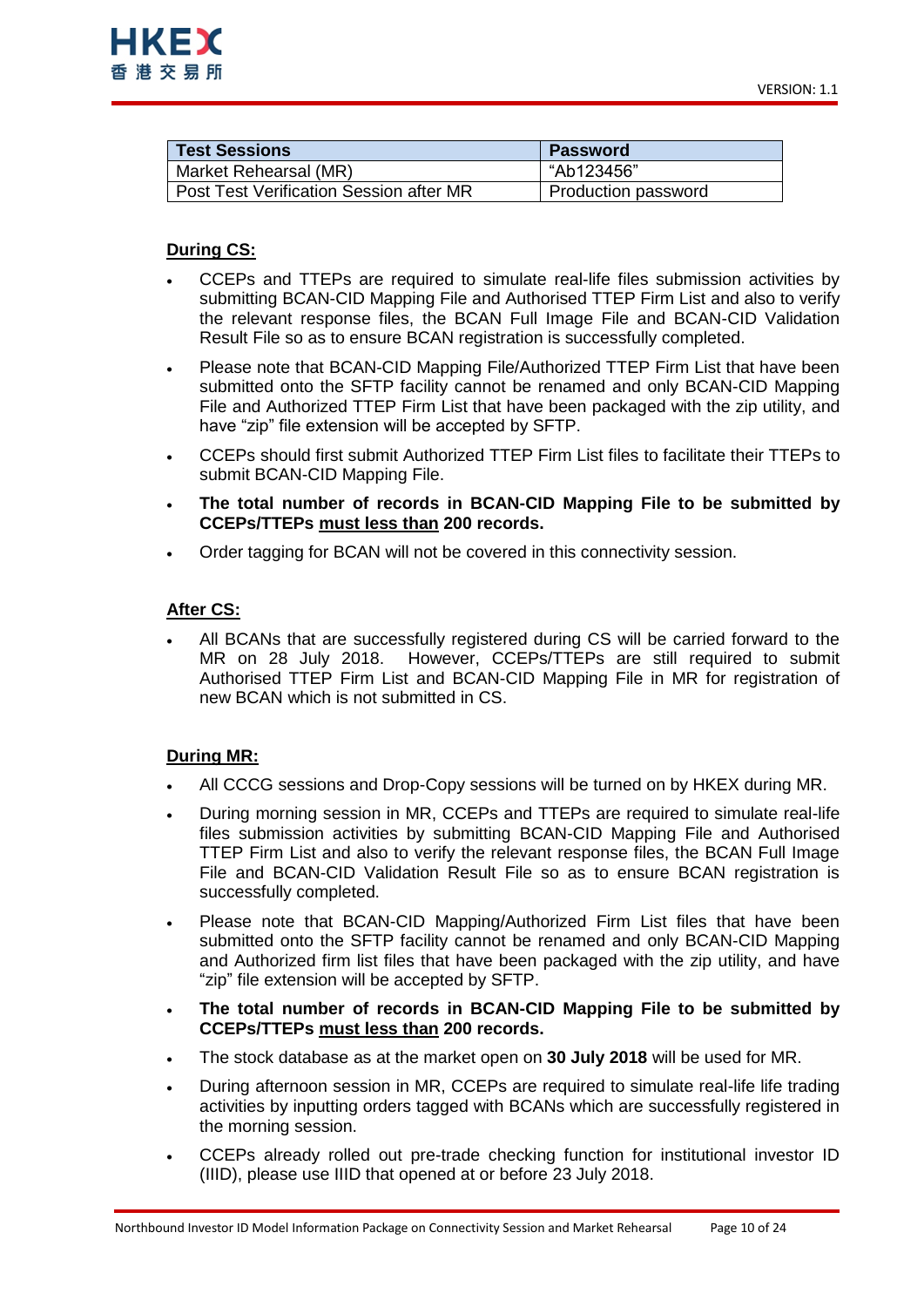

• CCEPs supported but not yet rolled out pre-trade checking function for IIID, dummy IIID will be separately issued to the relevant CCEPs.

### **After CS and MR:**

- Upon completion of MR, CCEPs are reminded to log off and terminate all CCCG sessions, then perform end-of-day procedures and clean up the transaction data (e.g. orders and trades) entered during the test from BSS (if applicable).
- After the MR, CCEPs are also reminded to clean up the next day requests for testing, if any, to ensure that these testing orders will not be carried forward to the production on the following trading day.
- **SFTP user accounts and public keys submitted for CS and MR will be carried forward to the production environment when the BCAN-CID file submission service launches later. Should CCEPs and TTEPs wish to renew their public keys, please repeat the key registration process.**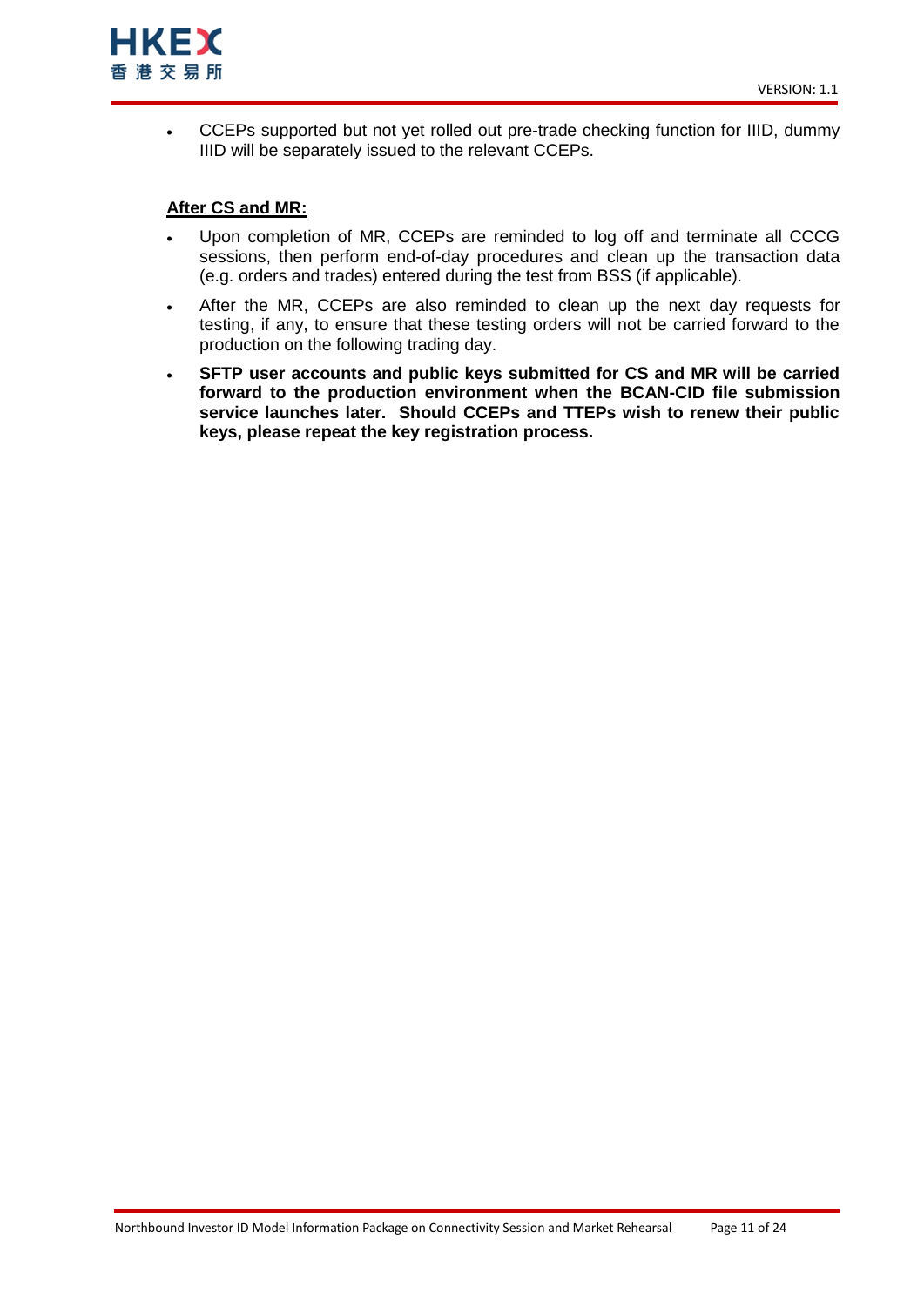

## <span id="page-11-0"></span>**4 Typhoon and/ or Rainstorm Arrangements**

When Tropical Storm Warning Signal No. 8 (or above) or the Black Rainstorm Warning Signal is hoisted, the following arrangements will apply:

| <b>Condition</b>                                                                        | <b>Arrangement</b>                                                                                         |
|-----------------------------------------------------------------------------------------|------------------------------------------------------------------------------------------------------------|
| If either of the warnings is hoisted or to be<br>in force anytime from 7:00am to 9:00am | The scheduled activity of the day will be<br>cancelled and will not be resumed for the<br>rest of the day. |
| If Tropical Storm Warning Signal No. 8 or                                               | The scheduled activity of the day will be                                                                  |
| above is hoisted after 9:00am                                                           | terminated 15 minutes thereafter.                                                                          |
| If Black Rainstorm Warning is issued after                                              | All scheduled activity will continue until                                                                 |
| 9:00am                                                                                  | completion.                                                                                                |

Note:

In any case, all participating CCEPs/TTEPs should complete the appropriate day-end work including file/ database backup and restoration, system restoration/ fallback and so on to ensure there will be no interruption on the next trading day.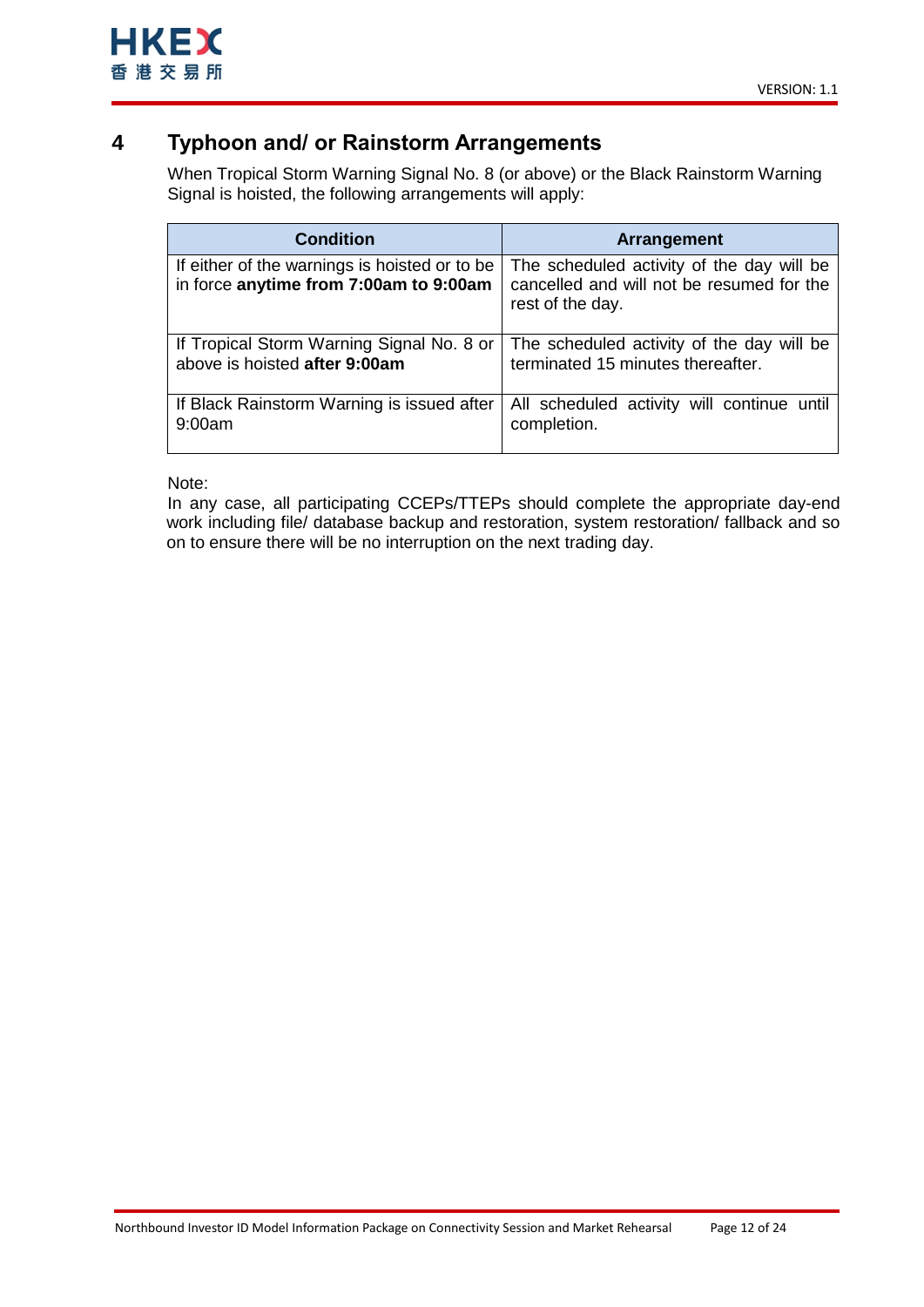

## <span id="page-12-0"></span>**5 Support Hotline**

Should CCEPs/TTEPs have any questions about NB Investor ID Model, CS and MR, please contact the following Support Hotlines:

|                            | <b>Telephone Number</b> | <b>Email Address</b>   |
|----------------------------|-------------------------|------------------------|
| <b>For BSS Support</b>     | 2840 3351               | bsssupport@hkex.com.hk |
| <b>For General Enquiry</b> | 2840 3626               | trd@hkex.com.hk        |
| <b>For OMD-CC Enquiry</b>  | 2211 6558               | IVSupport@hkex.com.hk  |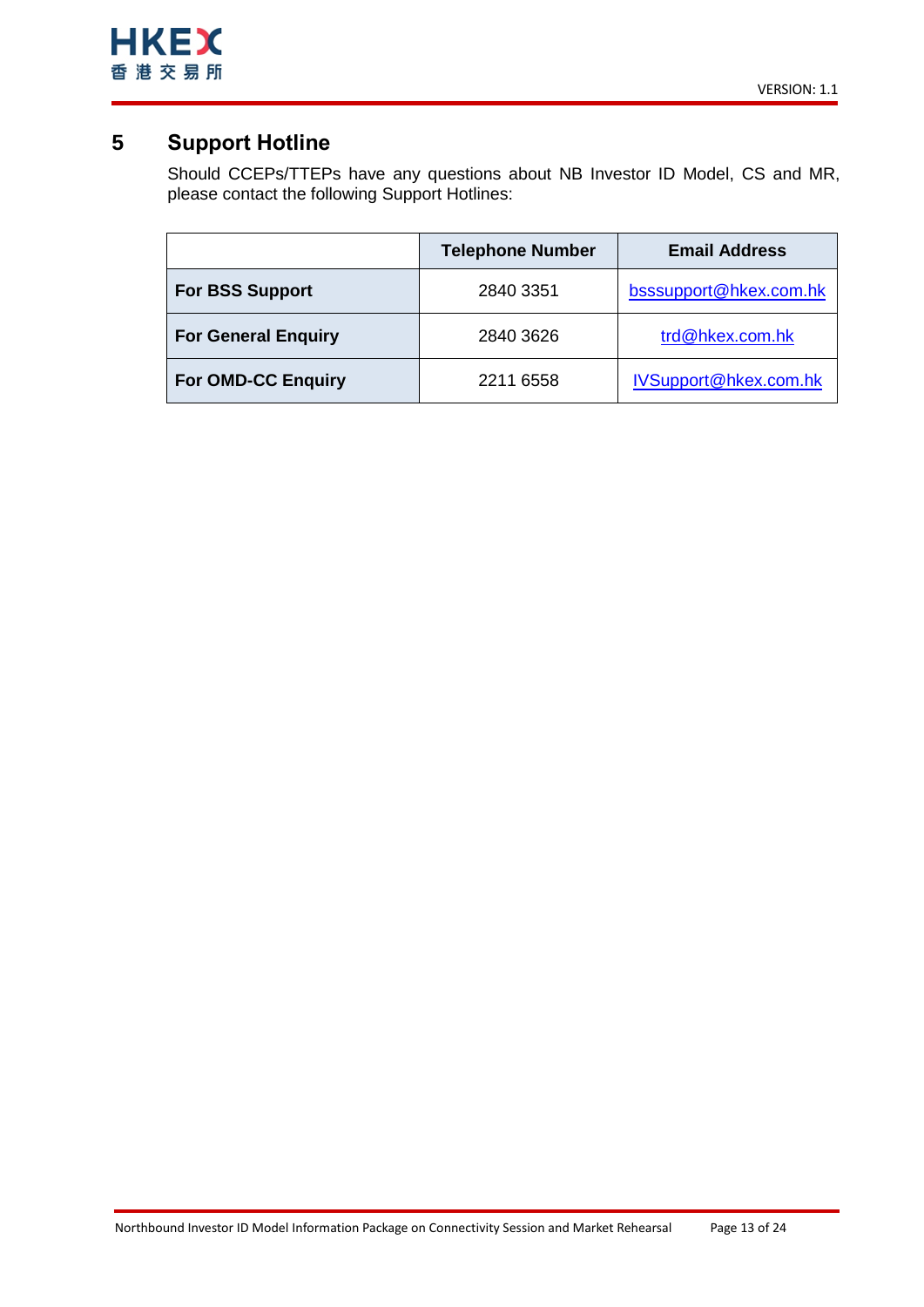

# **Appendices**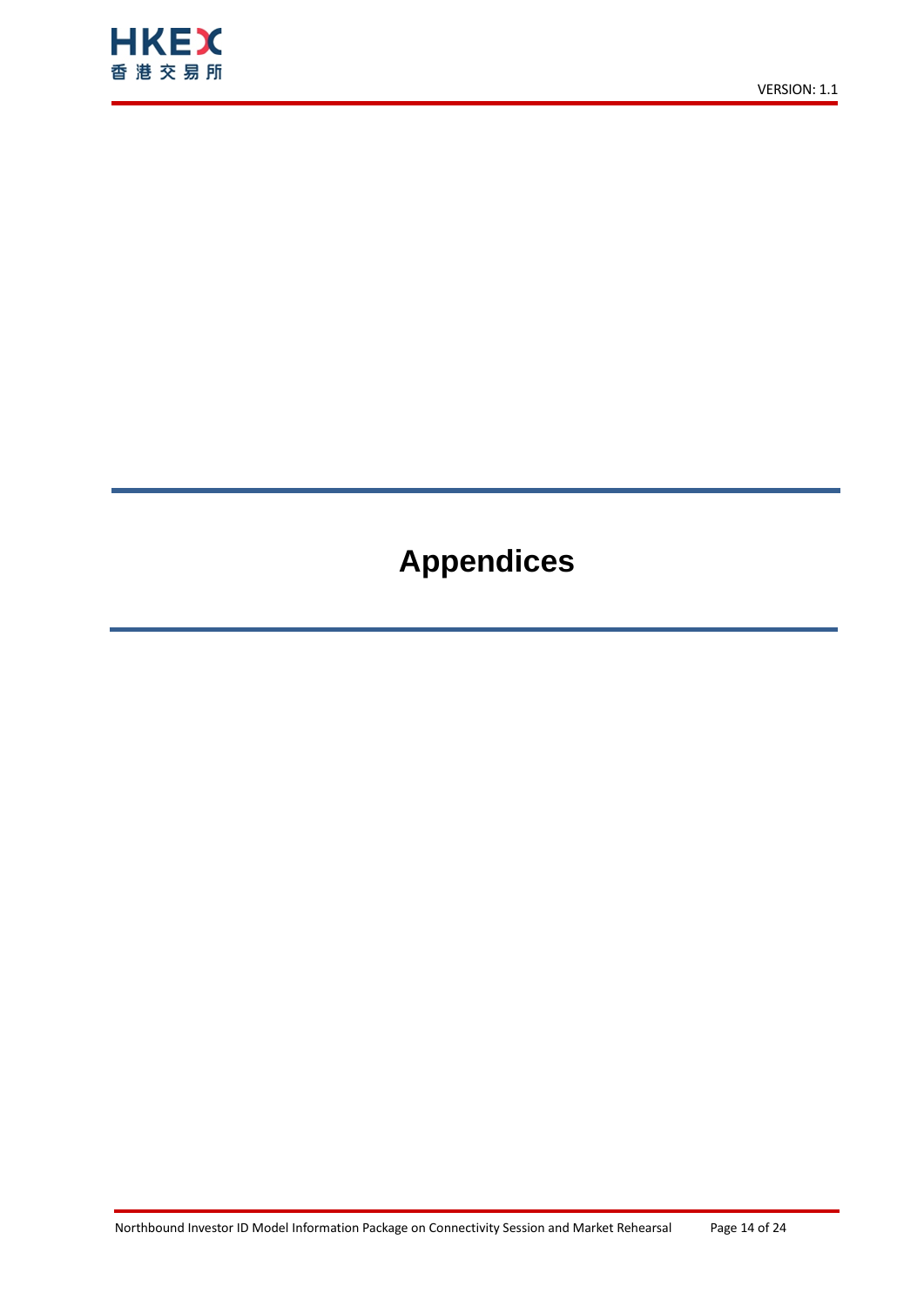

## <span id="page-14-0"></span>**Appendix A – Notification Form for Northbound Investor ID Model Connectivity Session (CS) and Market Rehearsal (MR)**

### **Explanatory Notes :**

- 1. Please complete this Form and return to HKEX Cash Trading by fax at 2521-7899 or by email to [OTPC@hkex.com.hk](mailto:OTPC@hkex.com.hk) **on or before 16 July 2018**.
- 2. Upon receipt of the Form, HKEX will send an email confirmation to the email address of the contact person provided below prior to MR.

| <b>Exchange Participant Information</b> (Applicable to both CCEP and TTEP) |                  |                  |                              |  |  |  |
|----------------------------------------------------------------------------|------------------|------------------|------------------------------|--|--|--|
| Name of Exchange Participant                                               |                  | Participant ID   | <b>Registration Category</b> |  |  |  |
|                                                                            |                  |                  | $\Box$ CCEP<br>I TTFP        |  |  |  |
| <b>Primary Contact Person</b>                                              | Office Phone No. | Mobile Phone No. | Email Address                |  |  |  |
| Secondary Contact Person                                                   | Office Phone No. | Mobile Phone No. | Email Address                |  |  |  |

| China Connect Exchange Participant Confirmation for Participation (Applicable to CCEP only)                                                                                                                                                                                         |  |  |  |
|-------------------------------------------------------------------------------------------------------------------------------------------------------------------------------------------------------------------------------------------------------------------------------------|--|--|--|
| Participation in Northbound Investor ID Model MR Post Test Verification Session on 28 July 2018 (from 8:00pm to<br>9:00pm) (Applicable to CCEP only)                                                                                                                                |  |  |  |
| We confirm to participate in Post Test Verification Session and make use of this session to ensure proper<br>fallback of our system for CSC/CCCG production trading on the following Monday and request HKEX to turn on<br>all our CCCG/BSS and Drop-Copy session (production only) |  |  |  |
| We confirm NOT to participate in Post Test Verification Session.                                                                                                                                                                                                                    |  |  |  |

*By signing below, we consent to the processing of personal data in accordance with the Privacy Policy Statement included in Appendix F of this Information Package.*

| Signature of Responsible Officer |      |
|----------------------------------|------|
| with Company Chop                | Date |
|                                  |      |
|                                  |      |

Name of Responsible Officer :

<sup>3.</sup> In case unexpected emergency situation happen during CS and/or MR, HKEX's announcement will be sent to the below designated contact person's email address.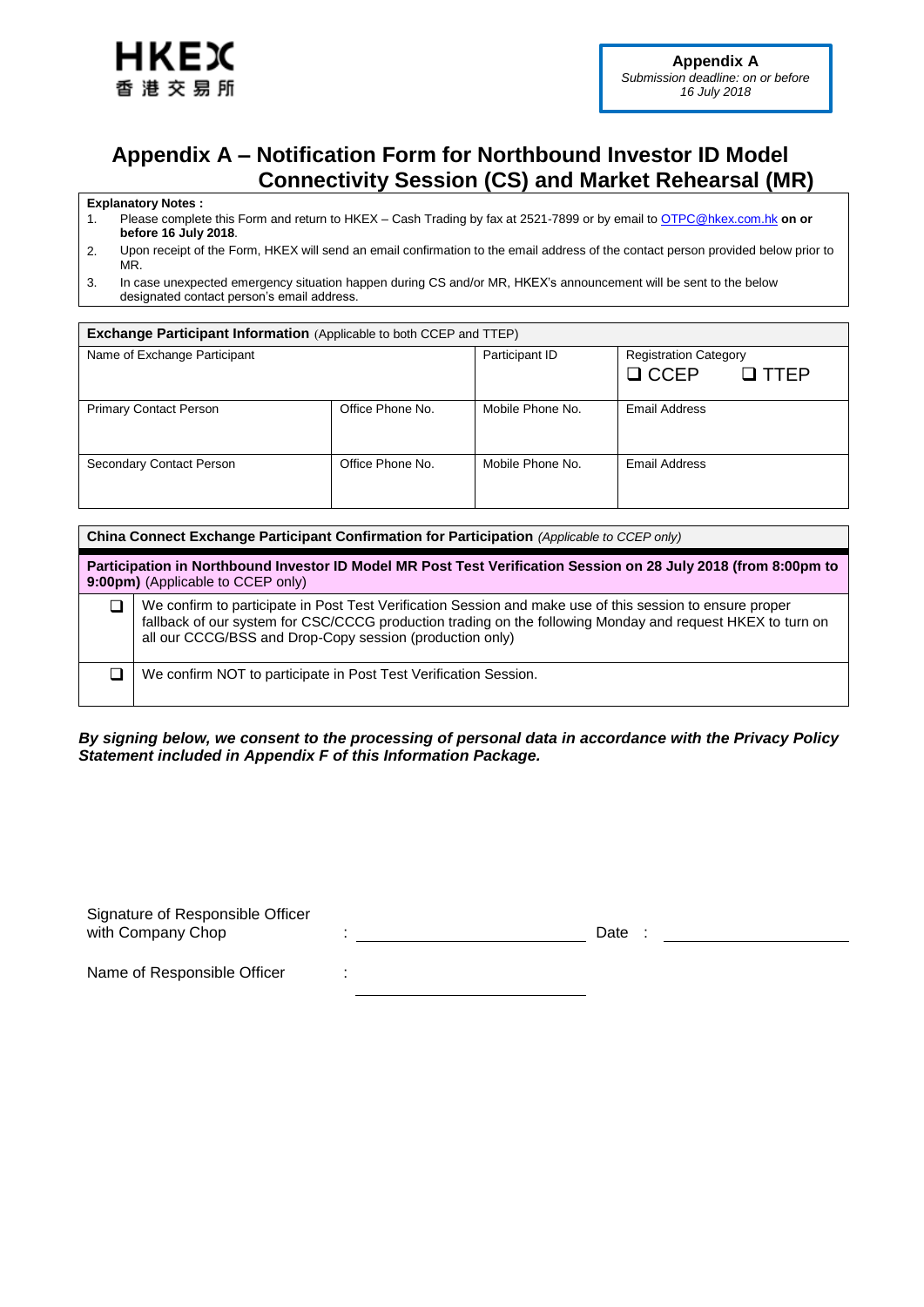

## <span id="page-15-0"></span>**Appendix B – Activity Rundown for NB Investor ID Model CS on 21 July 2018**

| <b>Time</b>                                                           | <b>Activities</b>                                                                                                                                                   |  |  |
|-----------------------------------------------------------------------|---------------------------------------------------------------------------------------------------------------------------------------------------------------------|--|--|
| <b>By 13 July 2018 (Friday)</b>                                       |                                                                                                                                                                     |  |  |
| Before 6:00pm                                                         | $\Box$<br>Submit SFTP Service Registration Form, public key files and fingerprint<br>files in zip format to HKEX for creation of a maximum of two SFTP<br>accounts. |  |  |
| 21 July 2018 (Saturday)                                               |                                                                                                                                                                     |  |  |
|                                                                       | Submission of BCAN-CID Mapping File and Authorised TTEP Firm List                                                                                                   |  |  |
| $9:00$ am $-11:00$ am                                                 | <b>Logon to SFTP Facility</b>                                                                                                                                       |  |  |
|                                                                       | Connect to the SFTP Facility by using the SFTP user accounts setup<br>❏<br>previously with HKEX                                                                     |  |  |
|                                                                       | The private key which its corresponding public key has been registered<br>u.<br>with HKEX should be used to logon the SFTP facility                                 |  |  |
|                                                                       | <b>For CCEPs/TTEPs</b>                                                                                                                                              |  |  |
|                                                                       | Submit BCAN-CID Mapping File, a corresponding BCAN-CID Response<br>Q.<br>File will be returned in a few minutes after submission                                    |  |  |
|                                                                       | Q.<br>The total number of records in BCAN-CID Mapping File to be submitted by<br>CCEPs/TTEPs must less than 200 records                                             |  |  |
|                                                                       | $\Box$<br>Check the BCAN-CID Response File to ensure the accuracy of the<br>submitted BCAN-CID Mapping File                                                         |  |  |
|                                                                       | For CCEPs who have TTEPs                                                                                                                                            |  |  |
|                                                                       | ❏.<br>Submit Authorised TTEP Firm List, a corresponding Authorised TTEP<br>Firm List Response File will be returned in a few minutes after submission               |  |  |
|                                                                       | ❏<br>Check the Authorised TTEP Firm List Response File to ensure the<br>accuracy of the submitted Authorised TTEP Firm List                                         |  |  |
|                                                                       | CCEPs are advised to submit the Authorised TTEP Firm List as soon as<br>□<br>possible, i.e. before 9:30am, so that their TTEPs can submit BCAN-CID<br>Mapping File. |  |  |
| Retrieval of BCAN-CID Validation Result File and BCAN Full Image File |                                                                                                                                                                     |  |  |
| $1:30 \text{pm} - 2:00 \text{pm}$                                     | For CCEPs/TTEPs                                                                                                                                                     |  |  |
|                                                                       | ❏<br>Retrieve and verify the BCAN-CID Validation Result File and BCAN Full<br>Image File                                                                            |  |  |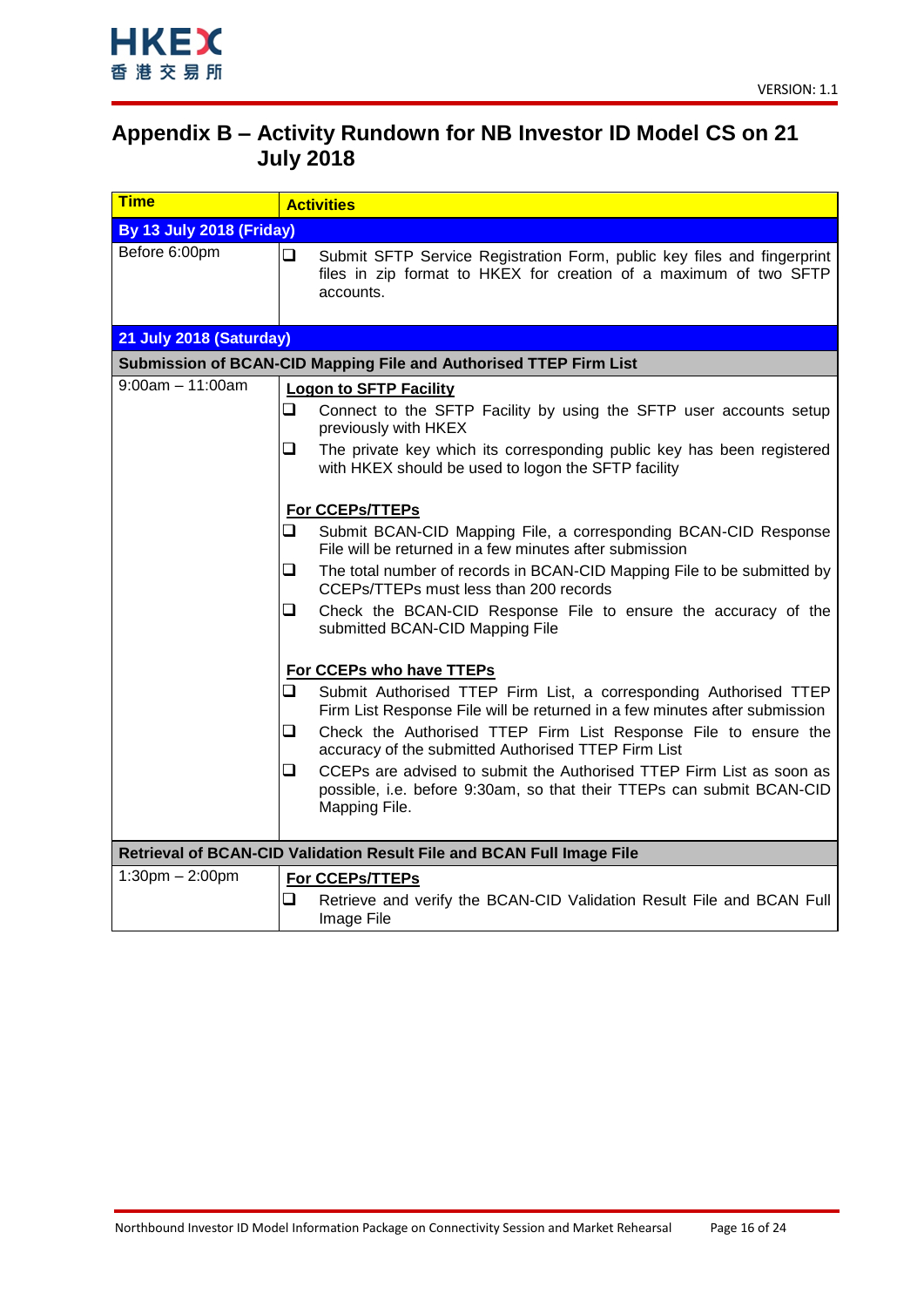

## <span id="page-16-0"></span>**Appendix C – Activity Rundown for NB Investor ID Model MR on 28 July 2018**

| <b>Time</b>                                | <b>Activities</b>                                                                                                                                                                                                                                                                                                                                                                                                                                                                                                                                                                                                            |  |  |
|--------------------------------------------|------------------------------------------------------------------------------------------------------------------------------------------------------------------------------------------------------------------------------------------------------------------------------------------------------------------------------------------------------------------------------------------------------------------------------------------------------------------------------------------------------------------------------------------------------------------------------------------------------------------------------|--|--|
| <b>By 13 July 2018 (Friday)</b>            |                                                                                                                                                                                                                                                                                                                                                                                                                                                                                                                                                                                                                              |  |  |
| Before 6:00pm                              | ❏<br>Submit SFTP Service Registration Form, public key files and fingerprint<br>files in zip format to HKEX for creation of a maximum of two SFTP<br>accounts.                                                                                                                                                                                                                                                                                                                                                                                                                                                               |  |  |
| 27 July 2018 (Friday) - After Market Close |                                                                                                                                                                                                                                                                                                                                                                                                                                                                                                                                                                                                                              |  |  |
| After 5:00pm                               | ❏<br>For all CCCG/BSS sessions, ensure change, if any, to network<br>configuration is properly completed<br>Ensure all CCCG/BSS components are powered on after trading hours<br>❏<br>❏<br>Ensure the production database of in-house / back-office systems are<br>properly backed-up<br>For all existing production BSS, please do not input any next day requests<br>after trading hours on Friday (i.e., requests intended for submission to<br>CSC/CCCG on the following trading day, since next day requests will be<br>submitted to CSC/CCCG during the MR and will not be available on the<br>following trading day). |  |  |
| 28 July 2018 (Saturday)                    |                                                                                                                                                                                                                                                                                                                                                                                                                                                                                                                                                                                                                              |  |  |
|                                            |                                                                                                                                                                                                                                                                                                                                                                                                                                                                                                                                                                                                                              |  |  |
| $9:00am - 10:30am$                         | Submission of BCAN-CID Mapping File and Authorised TTEP Firm List                                                                                                                                                                                                                                                                                                                                                                                                                                                                                                                                                            |  |  |
|                                            | <b>Logon to SFTP Facility</b><br>Connect to the SFTP Facility by using the SFTP user accounts setup<br>❏<br>previously with HKEX<br>❏<br>The private key which its corresponding public key has been registered<br>with HKEX should be used to logon the SFTP facility                                                                                                                                                                                                                                                                                                                                                       |  |  |
|                                            | For CCEPs/TTEPs                                                                                                                                                                                                                                                                                                                                                                                                                                                                                                                                                                                                              |  |  |
|                                            | ❏<br>Submit BCAN-CID Mapping File, a corresponding BCAN-CID Response<br>File will be returned within a few minutes after submission<br>❏<br>The total number of records in BCAN-CID Mapping File to be submitted by<br>CCEPs/TTEPs must less than 200 records<br>❏<br>Check the BCAN-CID Response File to ensure the accuracy of the<br>submitted BCAN-CID Mapping File<br>For CCEPs who have TTEPs<br>⊐<br>Submit Authorised TTEP Firm List, a corresponding Authorised TTEP<br>Firm List Response File will be returned within a few minutes after                                                                         |  |  |
|                                            | submission<br>⊔<br>Check the Authorised TTEP Firm List Response File to ensure the                                                                                                                                                                                                                                                                                                                                                                                                                                                                                                                                           |  |  |
|                                            | accuracy of the submitted Authorised TTEP Firm List                                                                                                                                                                                                                                                                                                                                                                                                                                                                                                                                                                          |  |  |
|                                            | CCEPs are advised to submit the Authorised TTEP Firm List as soon as<br>⊔<br>possible, e.g. before 9:30am, so that their TTEPs can submit BCAN-CID<br>Mapping File.                                                                                                                                                                                                                                                                                                                                                                                                                                                          |  |  |
|                                            | Retrieval of BCAN-CID Validation Result File and BCAN Full Image File                                                                                                                                                                                                                                                                                                                                                                                                                                                                                                                                                        |  |  |
| $1:00 \text{pm} - 2:00 \text{pm}$          | For CCEPs/TTEPs                                                                                                                                                                                                                                                                                                                                                                                                                                                                                                                                                                                                              |  |  |
|                                            | ⊐<br>Retrieve and verify the BCAN-CID Validation Result File and BCAN Full<br>Image File                                                                                                                                                                                                                                                                                                                                                                                                                                                                                                                                     |  |  |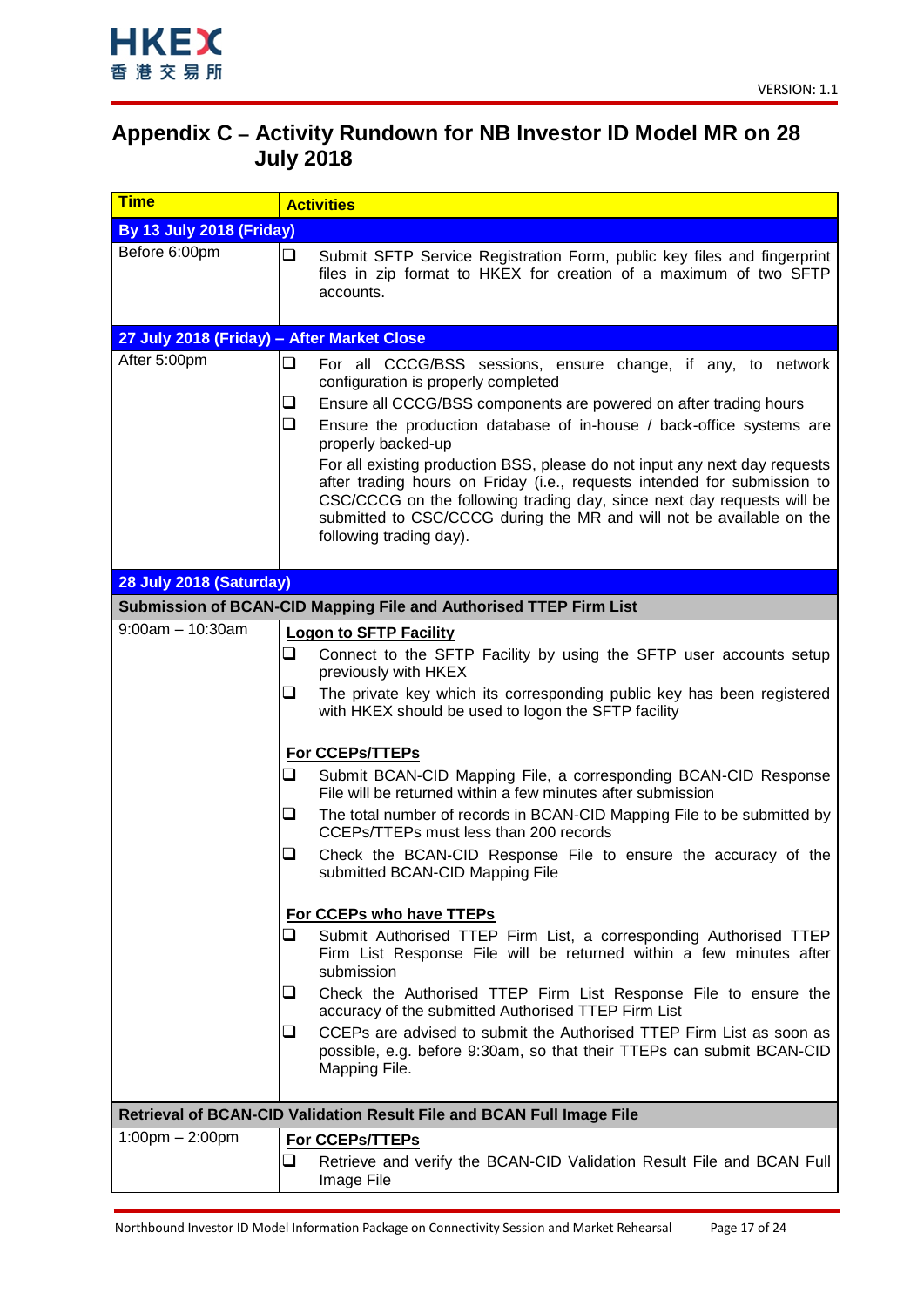

| <b>Time</b>                                 | <b>Activities</b>                                                                                                                                                          |  |  |
|---------------------------------------------|----------------------------------------------------------------------------------------------------------------------------------------------------------------------------|--|--|
|                                             | ❏<br>Only the successfully registered BCANs shown in the BCAN Full Image<br>File can be used for tagging in the afternoon session                                          |  |  |
| <b>Ready for Market Open</b>                |                                                                                                                                                                            |  |  |
| Before 4:00pm                               | <b>Logon to CSC Host</b>                                                                                                                                                   |  |  |
|                                             | For CCCG and China Connect Drop-Copy Sessions:                                                                                                                             |  |  |
|                                             | Connect to ALL applied CCCG and China Connect Drop-Copy Sessions,<br>u<br>logon ALL the applied sessions by using the assigned Comp ID and<br>testing password "Ab123456". |  |  |
| <b>Opening Call Auction</b>                 |                                                                                                                                                                            |  |  |
| $4:00$ pm $- 4:15$ pm                       | $\Box$<br>The opening call auction session of SSE/SZSE will run from 4:05pm -<br>4:15pm                                                                                    |  |  |
|                                             | ❏<br>Simulate real-life trading activities (in terms of order input, pattern and<br>volume)                                                                                |  |  |
|                                             | Tag BCAN to each of the orders<br>u.                                                                                                                                       |  |  |
|                                             | $\Box$<br>Take note of the saleable quantities of eligible stocks on hand with<br>reference to Appendix E                                                                  |  |  |
|                                             | Note:                                                                                                                                                                      |  |  |
|                                             | CSC will start to accept China Connect orders from 4:00pm. However, these<br>orders will only be processed according to the timetable of SSE/SZSE.                         |  |  |
| <b>Morning Continuous Auction Session</b>   |                                                                                                                                                                            |  |  |
| $4:20$ pm $- 4:30$ pm                       | ❏<br>The continuous auction session of SSE/SZSE will run from 4:20pm -<br>4:30pm                                                                                           |  |  |
|                                             | ❏<br>Simulate real-life trading activities (in terms of order input, pattern and<br>volume)                                                                                |  |  |
|                                             | Tag BCAN to each of the orders<br>⊔                                                                                                                                        |  |  |
|                                             | ❏<br>Take note the saleable quantities of eligible stock on hand                                                                                                           |  |  |
| <b>Exchange</b><br><b>Intervention</b>      | 4:31pm                                                                                                                                                                     |  |  |
| <b>Close</b>                                | 4:32pm                                                                                                                                                                     |  |  |
| <b>Afternoon Continuous Auction Session</b> |                                                                                                                                                                            |  |  |
| $4:35$ pm $-5:00$ pm                        | SSE:                                                                                                                                                                       |  |  |
|                                             | ❏<br>The continuous auction session of SSE will run from $4:35$ pm $-5:00$ pm                                                                                              |  |  |
|                                             | SZSE:                                                                                                                                                                      |  |  |
|                                             | The continuous auction session of SZSE will run from 4:35pm - 4:57pm<br>❏                                                                                                  |  |  |
|                                             | $\Box$<br>Closing Call Auction will run from 4:57pm - 5:00pm                                                                                                               |  |  |
|                                             | SSE/SZSE:                                                                                                                                                                  |  |  |
|                                             | ❏<br>Simulate real-life trading activities (in terms of order input, pattern and<br>volume)                                                                                |  |  |
|                                             | Tag BCAN to each of the orders<br>⊔                                                                                                                                        |  |  |
|                                             | $\Box$<br>Take note the saleable quantities of eligible stock on hand                                                                                                      |  |  |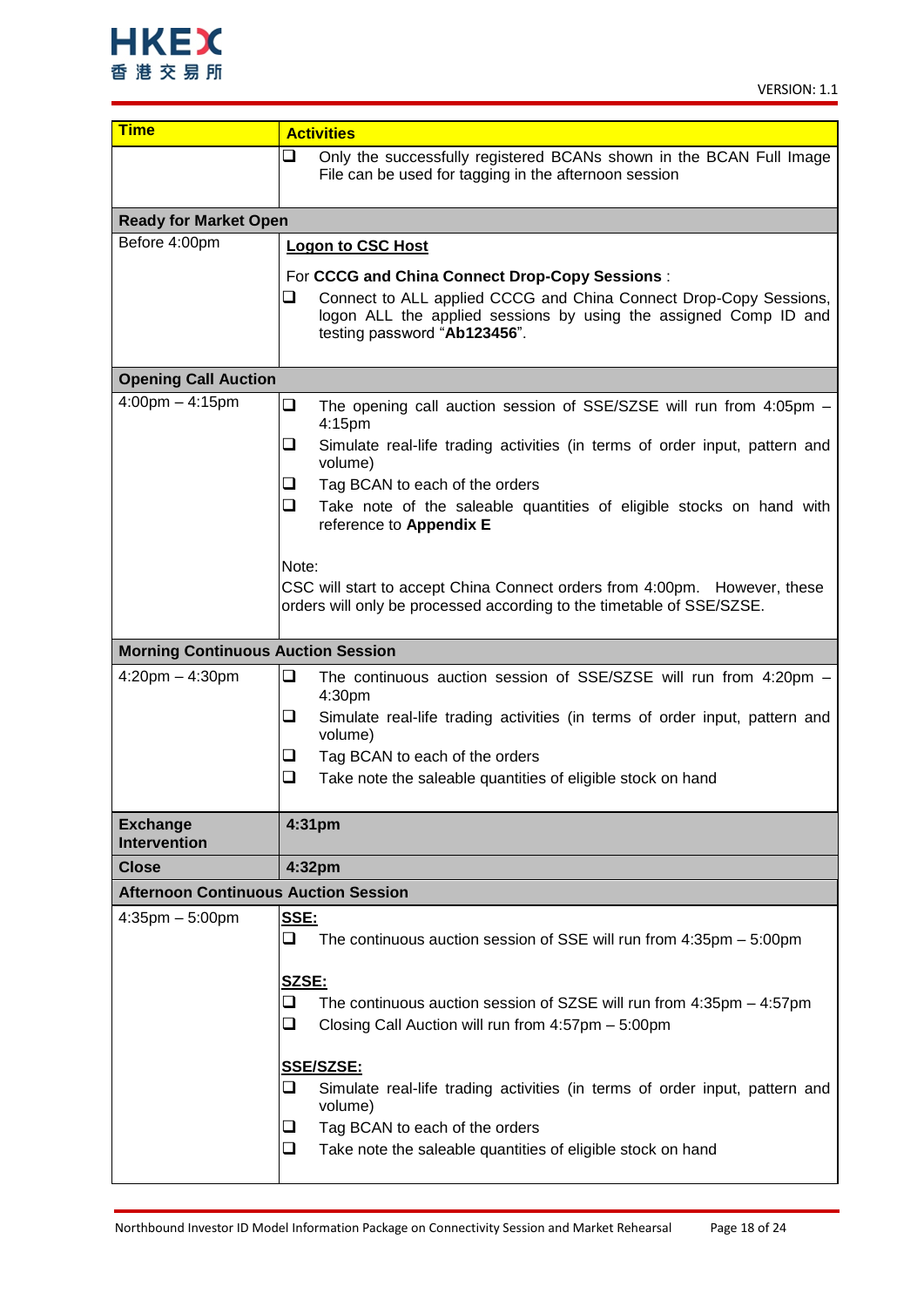

| <b>Time</b>                                                                                                                                                                                                                                                          | <b>Activities</b>                                                                                                                                                                                                                                                                                                                                                             |                                                |                                               |  |
|----------------------------------------------------------------------------------------------------------------------------------------------------------------------------------------------------------------------------------------------------------------------|-------------------------------------------------------------------------------------------------------------------------------------------------------------------------------------------------------------------------------------------------------------------------------------------------------------------------------------------------------------------------------|------------------------------------------------|-----------------------------------------------|--|
|                                                                                                                                                                                                                                                                      | Note:<br>CSC will start accept China Connect orders from 4:34pm to 5:00pm. However,<br>these orders will only be processed according to the timetable of SSE/ SZSE.                                                                                                                                                                                                           |                                                |                                               |  |
| <b>Exchange</b><br><b>Intervention</b>                                                                                                                                                                                                                               | 5:01pm                                                                                                                                                                                                                                                                                                                                                                        |                                                |                                               |  |
| <b>Day Close</b>                                                                                                                                                                                                                                                     | 5:02pm                                                                                                                                                                                                                                                                                                                                                                        |                                                |                                               |  |
| $5:02$ pm $-5:30$ pm                                                                                                                                                                                                                                                 | For CCCG and China Connect Drop-Copy Sessions:<br>$\Box$<br>Logout and terminate CCCG and China Connect Drop-Copy sessions<br>$\Box$<br>Perform end-of-trading procedures, if any, to ensure database integrity<br>❏<br>Clean up the transaction data (e.g. orders and trades) entered during this<br>test from BSS (if applicable)                                           |                                                |                                               |  |
| <b>Download Day-end Trade File</b>                                                                                                                                                                                                                                   |                                                                                                                                                                                                                                                                                                                                                                               |                                                |                                               |  |
| $5:30$ pm $-6:00$ pm                                                                                                                                                                                                                                                 | Download the following file by using production user ID with "TO" user group<br>(i.e. user ID of MXXXXXTOXXX) and production password through ECP<br>Trade file for SSE/SZSE (from 5:30pm) and check the accuracy of trade<br>❏<br>details                                                                                                                                    |                                                |                                               |  |
|                                                                                                                                                                                                                                                                      | Post Test Verification Session after MR - fallback to CSC/CCCG without BCAN (optional and<br>applicable to CCEPs with prior registration)                                                                                                                                                                                                                                     |                                                |                                               |  |
|                                                                                                                                                                                                                                                                      | Only CCEPs who have indicated their participation in the notification form<br>given in Appendix A will have ALL of their enrolled production CCCG<br>sessions enabled to participate in the Post Test Verification Session.<br><b>Logon to CSC Host</b><br>□ Connect to CCCG for all CCCG sessions (including Trading and Drop<br>Copy sessions).<br><b>Trading Timetable</b> |                                                |                                               |  |
|                                                                                                                                                                                                                                                                      |                                                                                                                                                                                                                                                                                                                                                                               | <b>SSE</b>                                     | <b>SZSE</b>                                   |  |
|                                                                                                                                                                                                                                                                      | $8:05$ pm $- 8:15$ pm                                                                                                                                                                                                                                                                                                                                                         | <b>Opening Call Auction Session</b>            |                                               |  |
|                                                                                                                                                                                                                                                                      | $8:20$ pm $- 8:30$ pm                                                                                                                                                                                                                                                                                                                                                         | Morning Continuous Auction Session             |                                               |  |
|                                                                                                                                                                                                                                                                      | $8:30$ pm $- 8:35$ pm                                                                                                                                                                                                                                                                                                                                                         | Mid-day Close                                  |                                               |  |
|                                                                                                                                                                                                                                                                      | $8:35$ pm $-8:57$ pm                                                                                                                                                                                                                                                                                                                                                          | Afternoon Continuous Auction Session           |                                               |  |
|                                                                                                                                                                                                                                                                      | $8:57$ pm $-9:00$ pm                                                                                                                                                                                                                                                                                                                                                          | Afternoon Continuous<br><b>Auction Session</b> | <b>Closing Call</b><br><b>Auction Session</b> |  |
|                                                                                                                                                                                                                                                                      | 9:01pm<br>Exchange Intervention (HKEX)                                                                                                                                                                                                                                                                                                                                        |                                                |                                               |  |
|                                                                                                                                                                                                                                                                      | 9:02pm<br>Day Close (HKEX)                                                                                                                                                                                                                                                                                                                                                    |                                                |                                               |  |
| Note:<br>For Opening Call Auction Session and Afternoon Continuous Auction Session,<br>CSC will start to accept China Connect orders from 8:00pm and 8:34pm<br>respectively. However, these orders will only be processed according to the<br>timetable of SSE/SZSE. |                                                                                                                                                                                                                                                                                                                                                                               |                                                |                                               |  |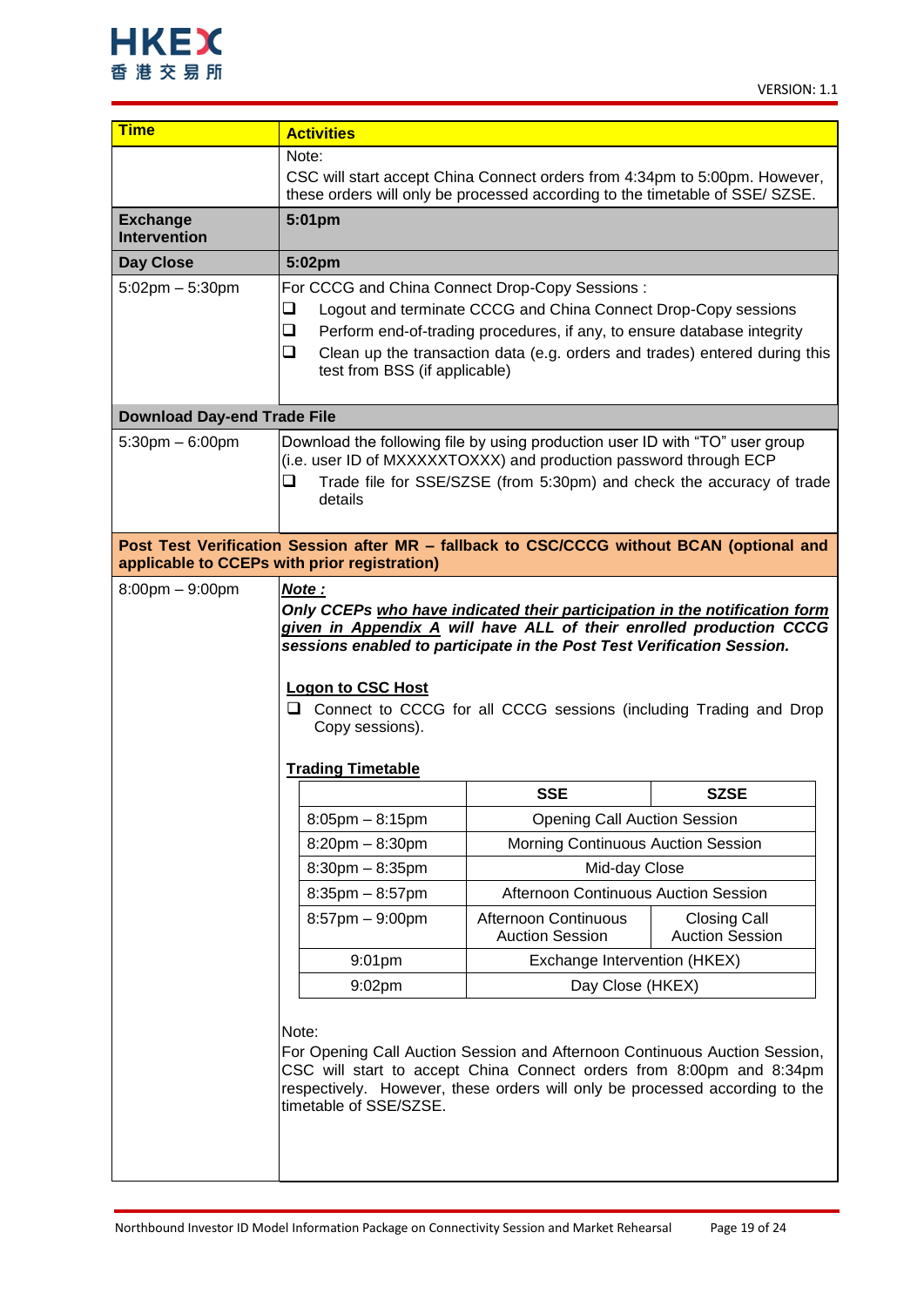

| <b>Time</b>                              | <b>Activities</b>                                                                                                                             |  |  |
|------------------------------------------|-----------------------------------------------------------------------------------------------------------------------------------------------|--|--|
|                                          | After completion of post-test verification                                                                                                    |  |  |
|                                          | Logout and terminate CCCG and China Connect Drop-Copy sessions                                                                                |  |  |
|                                          | Perform end-of-trading procedures, if any, to ensure database integrity                                                                       |  |  |
|                                          | Clean up the transaction data (e.g. orders and trades) entered during this<br>test from BSS (if applicable).                                  |  |  |
|                                          | Note:                                                                                                                                         |  |  |
|                                          | Logon using the assigned Comp ID(s) and <b>Production password</b> for all<br>1.<br>CCCG sessions (including Trading and Drop Copy sessions). |  |  |
|                                          | CSC will start accept China Connect orders from 8:00pm to 9:00pm.<br>2.                                                                       |  |  |
| <b>Complete and Return Feedback Form</b> |                                                                                                                                               |  |  |
| Before 6:00pm, 30<br><b>July 2018</b>    | Complete and return the Feedback Form (Appendix D) to HKEX by fax<br>⊔<br>(Fax No.: 2521-7899 or 2868-5223) or by email to OTPC@hkex.com.hk.  |  |  |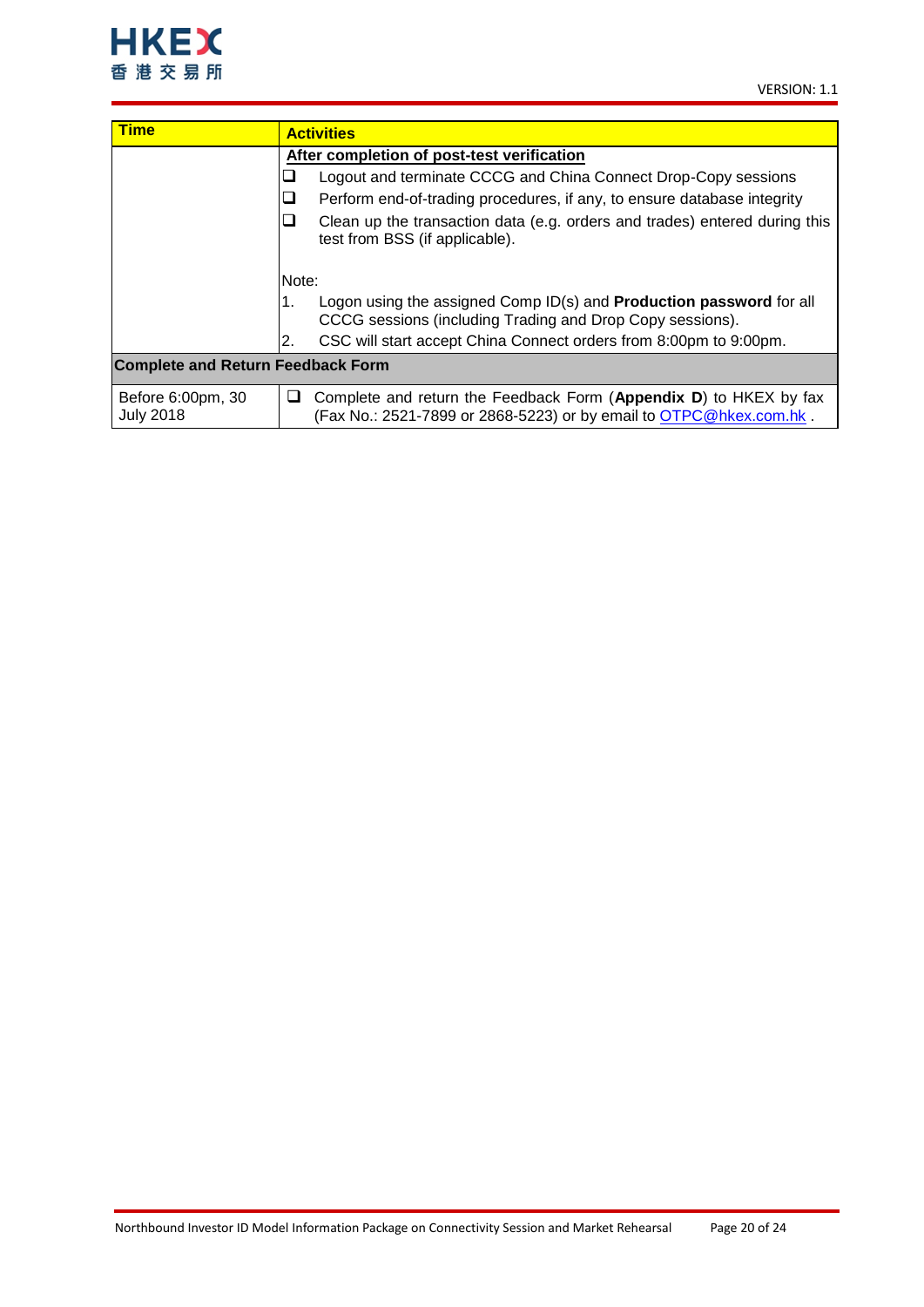<span id="page-20-1"></span>

## <span id="page-20-0"></span>**Appendix D – Feedback Form for Northbound Investor ID Model MR on 28 July 2018**

### **Notes :**

- 1. Please complete Sections I to III of this form.
- 2. **Upon completion, please return the form to HKEX by Fax (fax nos.: 2521-7899 or 2868-5223) or by Email to [OTPC@hkex.com.hk](mailto:OTPC@hkex.com.hk) on or before 30 July 2018**
- 3. For enquiry, please contact our Participant General Enquiry Hotline at 2840-3626

### **Section I Participant Information**

|                   |                                                                                                            | Name of Exchange Participant                           |                                                                                                           | Participant ID       | <b>Registration Category</b> |
|-------------------|------------------------------------------------------------------------------------------------------------|--------------------------------------------------------|-----------------------------------------------------------------------------------------------------------|----------------------|------------------------------|
|                   |                                                                                                            |                                                        |                                                                                                           |                      | $\Box$ CCEP / $\Box$ TTEP    |
|                   | <b>Contact Person</b>                                                                                      |                                                        | Phone No.                                                                                                 | <b>Email Address</b> |                              |
|                   |                                                                                                            |                                                        |                                                                                                           |                      |                              |
| <b>Section II</b> |                                                                                                            |                                                        | <b>Participant Feedback</b> (please tick the appropriate boxes)                                           |                      |                              |
|                   |                                                                                                            | Applicable to both CCEP and TTEP                       |                                                                                                           |                      |                              |
| 1.                | rehearsal?                                                                                                 |                                                        | Did your SFTP connection encounter any unresolved connectivity or log on issues during the market         |                      |                              |
|                   | ◻                                                                                                          | No                                                     |                                                                                                           |                      |                              |
|                   | ❏                                                                                                          | Yes, please specify :                                  |                                                                                                           |                      |                              |
| 2.                |                                                                                                            |                                                        | Did you experience any issue in submitting and receiving BCAN files via SFTP during market rehearsal?     |                      |                              |
|                   | ◻                                                                                                          | No                                                     |                                                                                                           |                      |                              |
|                   | $\Box$                                                                                                     |                                                        | Yes, please provide relevant details for analysis by HKEX :                                               |                      |                              |
|                   |                                                                                                            |                                                        |                                                                                                           |                      |                              |
|                   |                                                                                                            |                                                        |                                                                                                           |                      |                              |
|                   |                                                                                                            | <b>Applicable to CCEP only</b>                         |                                                                                                           |                      |                              |
| 3.                | rehearsal?                                                                                                 |                                                        | Did your CCCG trading session(s) encounter any unresolved connectivity or log on issues during the market |                      |                              |
|                   | □                                                                                                          | No                                                     |                                                                                                           |                      |                              |
|                   | ◻                                                                                                          | Yes, please specify :                                  |                                                                                                           |                      |                              |
| 4.                | Did your trading session(s) experience any issue in relation to tagging northbound trading orders with the |                                                        |                                                                                                           |                      |                              |
|                   | ◻                                                                                                          | corresponding BCANs during the market rehearsal?<br>No |                                                                                                           |                      |                              |
|                   | ப                                                                                                          | Yes, please specify :                                  |                                                                                                           |                      |                              |
|                   |                                                                                                            |                                                        |                                                                                                           |                      |                              |
| 5.                |                                                                                                            | the market rehearsal?                                  | Did your China Connect Drop-Copy session(s) encounter any unresolved connectivity or logon issues during  |                      |                              |
|                   | □                                                                                                          | Not applicable                                         |                                                                                                           |                      |                              |
|                   | $\Box$                                                                                                     | No                                                     |                                                                                                           |                      |                              |
|                   | $\Box$                                                                                                     | Yes, please specify :                                  |                                                                                                           |                      |                              |
| 6.                |                                                                                                            |                                                        | If you have further comments about the market rehearsal, please specify below:                            |                      |                              |
|                   |                                                                                                            |                                                        |                                                                                                           |                      |                              |
|                   |                                                                                                            |                                                        |                                                                                                           |                      |                              |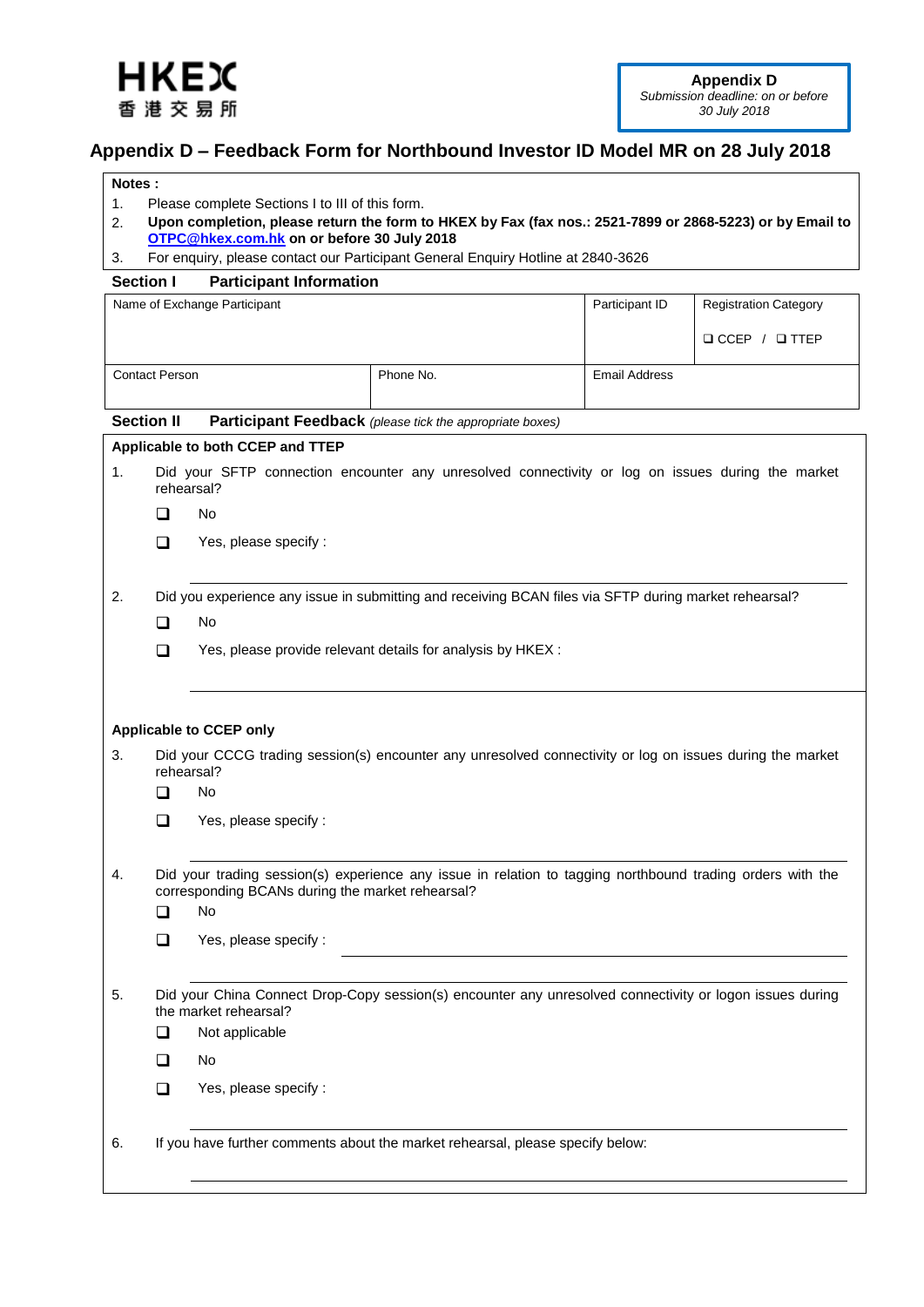

### **Section III Participant Confirmation** *(Applicable to both CCEP and TTEP, please tick the appropriate boxes)*

| We have successfully completed the market rehearsal on<br>(date) in accordance with the<br>activity rundown. We hereby confirm that we are ready for the implementation of Northbound Investor ID Model. |
|----------------------------------------------------------------------------------------------------------------------------------------------------------------------------------------------------------|
| We have encountered the problem(s) below during the market rehearsal(s). (Please specify the system(s)<br>involved and rectification work to fix the problem(s) below.)                                  |
|                                                                                                                                                                                                          |

*By signing below, we consent to the processing of personal data in accordance with the Privacy Policy Statement included in Appendix F of this Information Package.*

| Signature of Responsible Officer |      |  |
|----------------------------------|------|--|
| with Company Chop                | Date |  |
|                                  |      |  |
|                                  |      |  |

Name of Responsible Officer :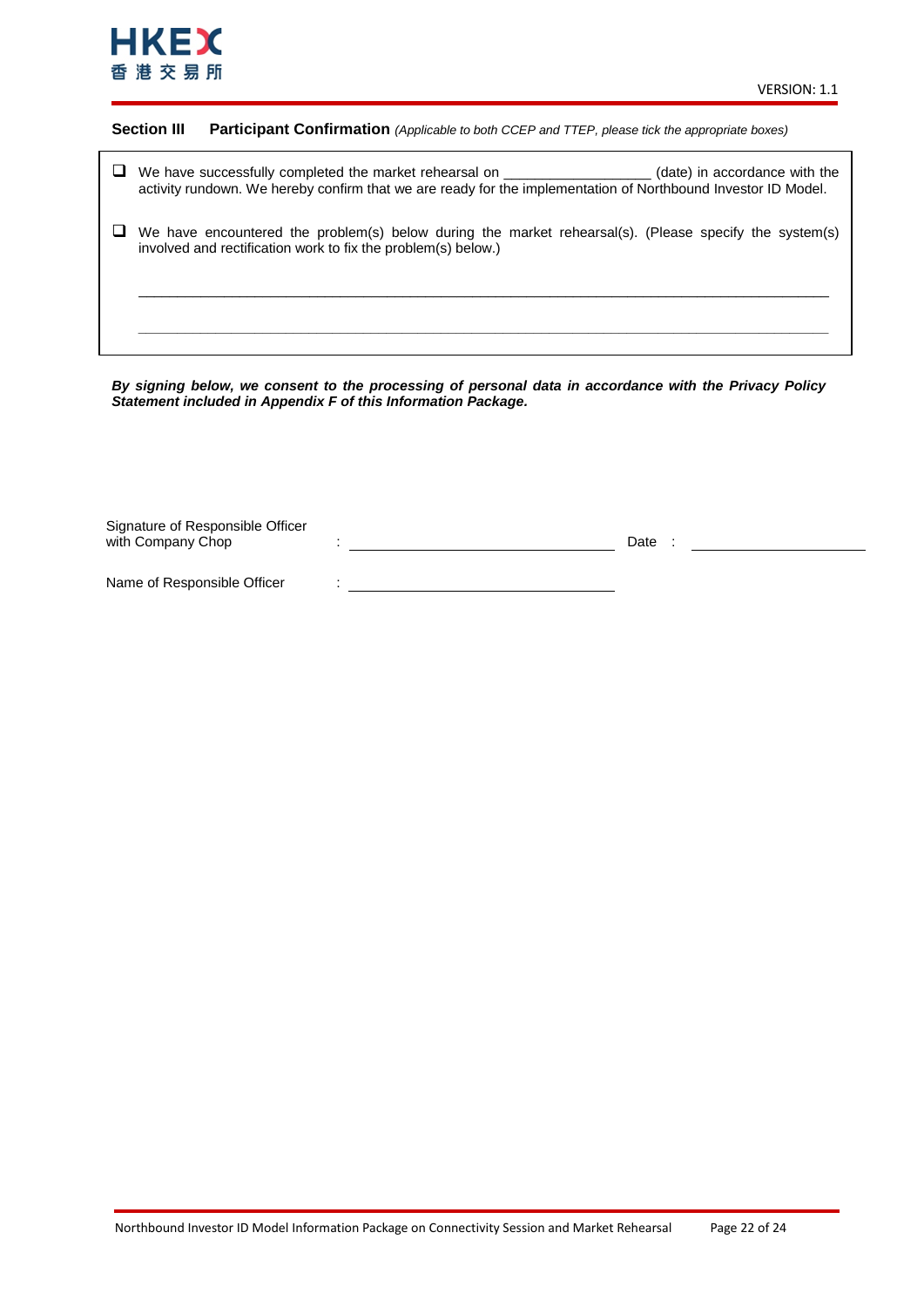

## <span id="page-22-0"></span>**Appendix E – Stock Balances on MR**

### Pre-set Stock Balances for Northbound Trading

For each CCEP and each Institutional Investor (II) ID allocated to CCEP will have the maximum sellable quantity 5,000 for the following stocks during the MR.

For each Short Selling Security in the MR, the maximum number of shares available for short selling is 5,000.

| <b>SSE Stock</b><br>Code  | <b>Stock Code</b><br>Mapping in CCASS | <b>Stock Name</b>                                 | Eligible for Short<br>Sell | <b>Stock Balance</b><br>for each EP and<br>II assigned |
|---------------------------|---------------------------------------|---------------------------------------------------|----------------------------|--------------------------------------------------------|
| 600019                    | 90019                                 | <b>BAOSHAN IRON &amp; STEEL</b>                   | Yes                        | 5,000                                                  |
| 600028                    | 90028                                 | CHINA PETROLEUM AND CHEMICAL                      | Yes                        | 5,000                                                  |
| 600276                    | 90276                                 | JIANGSU HENGRUI MEDICINE                          | Yes                        | 5.000                                                  |
| 600887                    | 90887                                 | INNER MONGOLIA YILI INDUSTRIAL                    | Yes                        | 5,000                                                  |
| 600900                    | 90900                                 | <b>CHINA YANGTZE POWER</b>                        | Yes                        | 5,000                                                  |
| 601288                    | 91288                                 | AGRICULTURAL BANK OF CHINA                        | Yes                        | 5,000                                                  |
| 601318                    | 91318                                 | <b>PING AN INSURANCE</b>                          | Yes                        | 5,000                                                  |
| 601398                    | 91398                                 | INDUSTRIAL AND COMMERCIAL BANK OF<br><b>CHINA</b> | Yes                        | 5,000                                                  |
| 603077                    | 93077                                 | SICHUAN HEBANG BIOTECHNOLOGY                      | <b>No</b>                  | 5,000                                                  |
| 603288                    | 93288                                 | FOSHAN HAITIAN FLAVOURING AND FOOD                | N <sub>o</sub>             | 5,000                                                  |
| <b>SZSE Stock</b><br>Code | <b>Stock Code</b><br>Mapping in CCASS | <b>Stock Name</b>                                 | Eligible for Short<br>Sell | <b>Stock Balance</b><br>for each EP and<br>II assigned |
| 000001                    | 70001                                 | <b>PING AN BANK</b>                               | Yes                        | 5,000                                                  |
| 000333                    | 70333                                 | <b>MIDEA GROUP</b>                                | Yes                        | 5.000                                                  |
| 000425                    | 70425                                 | <b>XCMG CONSTRUCTION MACHINERY</b>                | Yes                        | 5,000                                                  |
| 000651                    | 70651                                 | <b>GREE ELECTRIC APPLIANCES INC OF</b><br>ZHUHAI  | Yes                        | 5,000                                                  |
| 000725                    | 70725                                 | <b>BOE TECHNOLOGY GROUP</b>                       | Yes                        | 5,000                                                  |
| 000858                    | 70858                                 | <b>WULIANGYE YIBIN</b>                            | Yes                        | 5,000                                                  |
| 000898                    | 70898                                 | <b>ANGANG STEEL</b>                               | Yes                        | 5,000                                                  |
| 002027                    | 72027                                 | FOCUS MEDIA INFORMATION TECHNOLOGY                | Yes                        | 5,000                                                  |
| 002670                    |                                       |                                                   |                            |                                                        |
|                           | 72670                                 | GUOSHENG FINANCIAL HOLDING                        | N <sub>o</sub>             | 5,000                                                  |